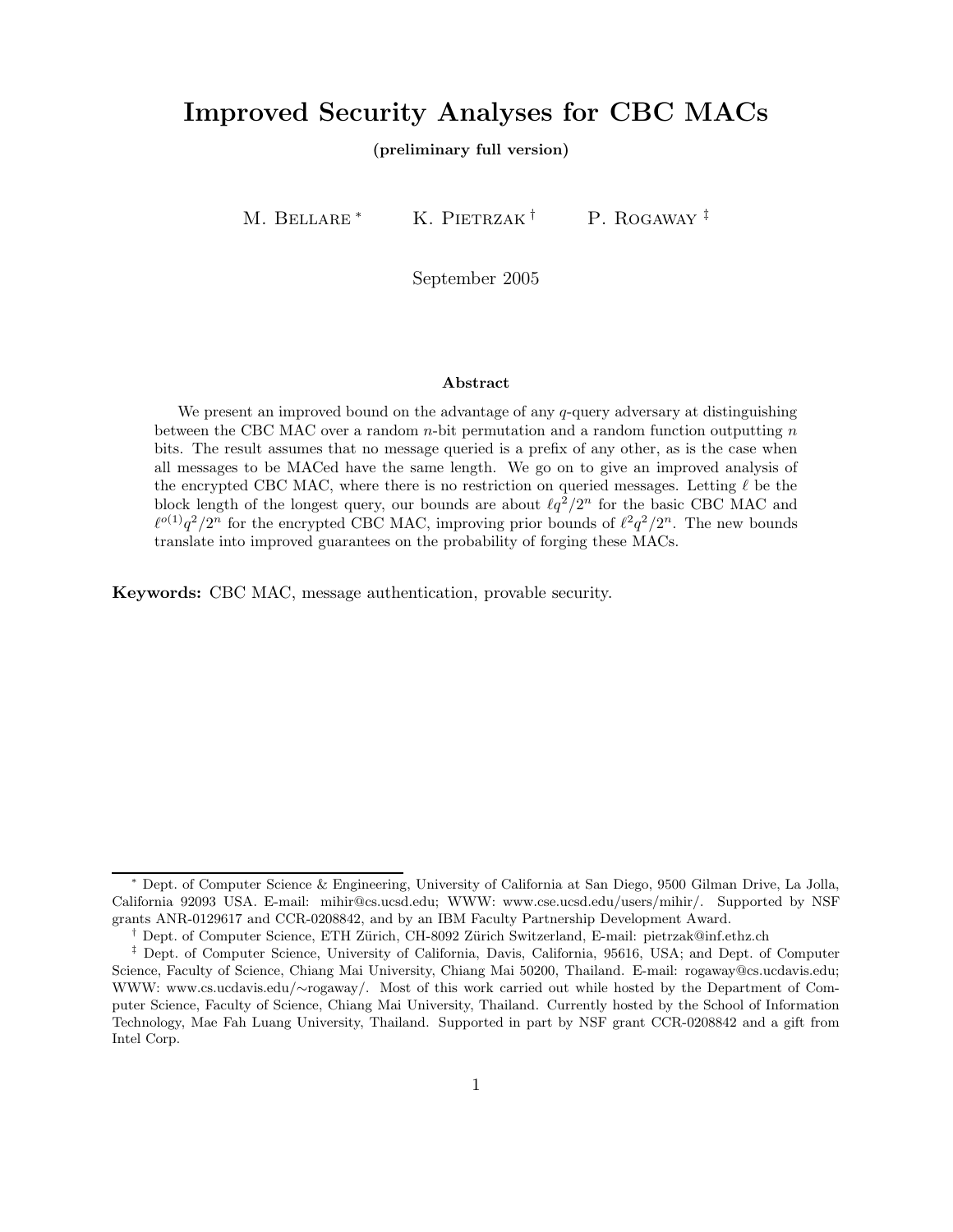| Construct atk |     | Previous bound              | Our bound                                 |
|---------------|-----|-----------------------------|-------------------------------------------|
| CRC           | рf  | $\ell^2q^2/2^n$ [2, 13, 15] | $\ell q^2/2^n \cdot (12 + 64\ell^3/2^n)$  |
| ECRC          | any | $2.5\,\ell^2q^2/2^n$ [7]    | $q^2/2^n \cdot (d'(\ell) + 32\ell^4/2^n)$ |

Figure 1: Bounds on  $\mathbf{Adv}_{\mathrm{CBC}}^{\mathsf{pf}}(q, n, \ell)$  and  $\mathbf{Adv}_{\mathrm{ECBC}}^{\mathsf{any}}(q, n, \ell)$ .

# 1 Introduction

SOME DEFINITIONS. The CBC function  $CBC_{\pi}$  associated to a key  $\pi: \{0,1\}^n \to \{0,1\}^n$  takes as input a message  $M = M^{1} \cdots M^{m}$  that is a sequence of *n*-bit blocks and returns the *n*-bit string  $C^m$  computed by setting  $C^i = \pi(C^{i-1} \oplus M^i)$  for each  $i \in [1..m]$ , where  $C^0 = 0^n$ . Consider three types of attacks for an adversary given an oracle:  $atk = eq$  means all queries are exactly  $\ell$ blocks long; at  $k =$  pf means they have at most  $\ell$  blocks and no query is a prefix of any another;  $\mathsf{atk} = \mathsf{any}$  means the queries are arbitrary distinct strings of at most  $\ell$  blocks. Let  $\mathbf{Adv}^{\mathsf{atk}}_{\mathsf{CBC}}(q, n, \ell)$ denote the maximum advantage attainable by any q-query adversary, mounting an atk attack, in distinguishing whether its oracle is  $\text{CBC}_n^{\pi}$  for a random permutation  $\pi$  on n bits, or a random function that outputs n bits. We aim to upper bound this quantity as a function of  $n, \ell, q$ .

PAST WORK AND OUR RESULTS ON CBC. Bellare, Kilian and Rogaway [2] showed that  $\mathbf{Adv}_{\text{CBC}}^{\text{eq}}(q, n, \ell) \leq$  $2\ell^2 q^2/2^n$ . Maurer reduced the constant 2 to 1 and provided a substantially different proof [13]. Petrank and Rackoff [15] showed that the same bounds hold (up to a constant) for  $\mathbf{Adv}_{\text{CBC}}^{\text{pf}}(q, n, \ell)$ . In this paper we show that  $\mathbf{Adv}_{\text{CBC}}^{\text{pf}}(q, n, \ell) \leq 20\ell q^2/2^n$  for  $\ell \leq 2^{n/3}$ . (The result is actually a little stronger. See Figure 1.) This implies the same bound holds for  $\mathbf{Adv}_{CBC}^{\text{eq}}(q, n, \ell)$ .

CONTEXT AND DISCUSSION. When  $\pi = E(K, \cdot)$ , where  $K \in \mathcal{K}$  is a random key for blockcipher  $E: \mathcal{K} \times \{0,1\}^n \to \{0,1\}^n$ , the function CBC<sub> $\pi$ </sub> is a popular message authentication code (MAC). Assuming  $E$  is a good pseudorandom permutation (PRP), the dominant term in a bound on the probability of forgery in an atk-type chosen-message attack is  $\mathbf{Adv}_{\mathrm{CBC}}^{\mathrm{atk}}(q, n, \ell)$ , where q is the sum of the number of MAC-generation and MAC-verification queries made by the adversary (cf. [1]). Thus the quality of guarantee we get on the security of the MAC is a function of how good an upper bound we can prove on  $\mathbf{Adv}_{\mathrm{CBC}}^{\mathrm{atk}}(q, n, \ell)$ .

It is well known that the CBC MAC is insecure when the messages MACed have varying lengths (specifically, it is forgeable under an any-attack that uses just one MAC-generation and one MACverification query, each of at most two blocks) so the case  $a$ tk  $=$  any is not of interest for CBC. The case where all messages MACed have the same length  $(\text{atk} = \text{eq})$  is the most basic one, and where positive results were first obtained [2]. The case  $a$ tk = pf is interesting because one way to get a secure MAC for varying-length inputs is to apply a prefix-free encoding to the data before MACing it. The most common such encoding is to include in the first block of each message an encoding of its length.

We emphasize that our results are about  $CBC_{\pi}$  for a random permutation  $\pi: \{0,1\}^n \to \{0,1\}^n$ , and not about  $CBC_\rho$  for a random function  $\rho: \{0,1\}^n \to \{0,1\}^n$ . Since our bounds are better than the cost to convert between a random  $n$ -bit function and a random  $n$ -bit permutation using the switching lemma [2], the distinction is significant. Indeed for the prefix-free case, applying CBC over a random function on  $n$  bits is known to admit an attack more effective than that which is ruled out by our bound [6].

ENCRYPTED CBC. The ECBC function  $ECBC_{\pi_1,\pi_2}$  associated to permutations  $\pi_1, \pi_2$  on n bits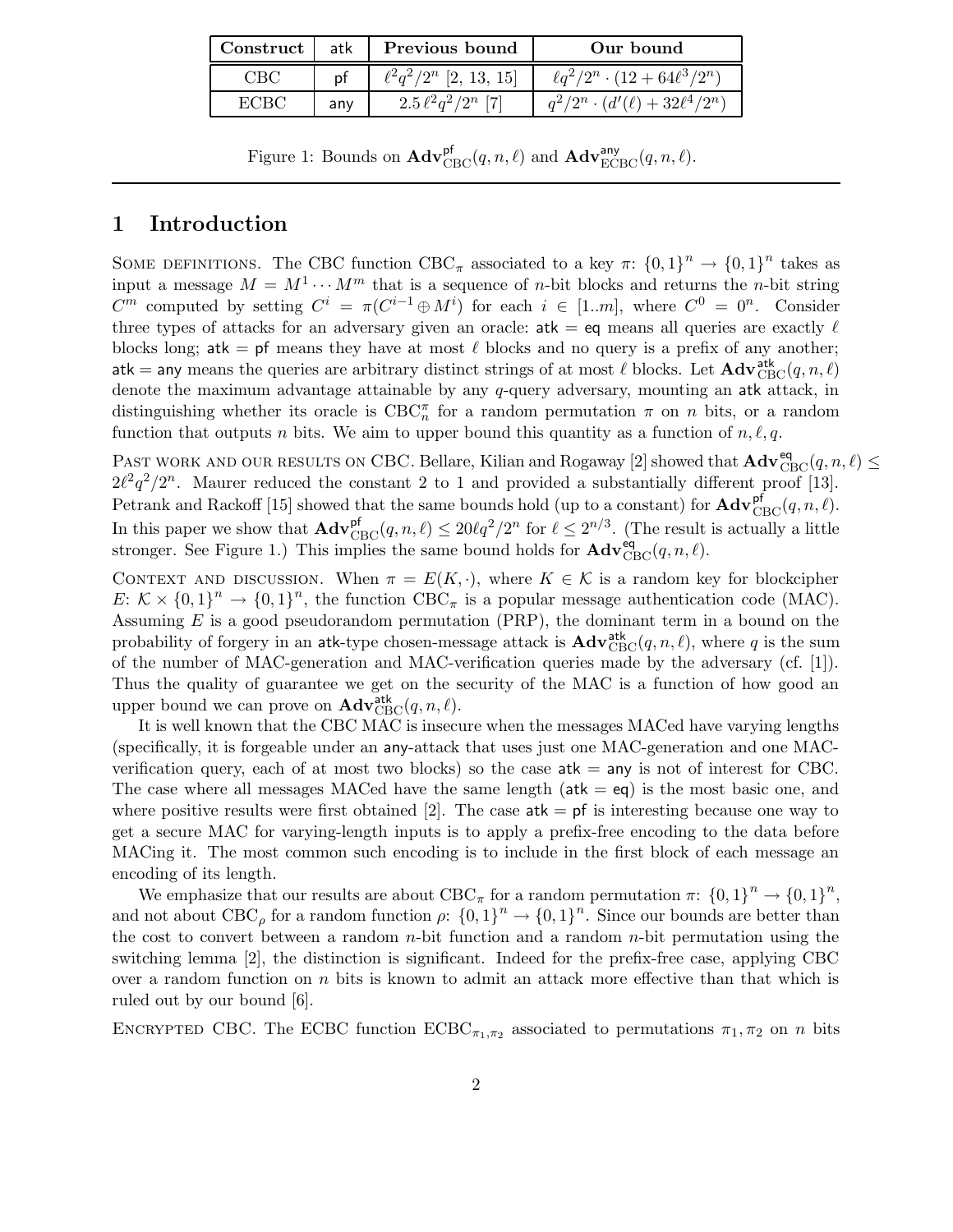takes a message M that is a multiple of n bits and returns  $\pi_2(\text{CBC}_{\pi_1}(M))$ . Define  $\text{Adv}_{\text{ECBC}}^{\text{atk}}(q, n, \ell)$ analogously to the CBC case above (atk  $\in$  {any, eq, pf}). Petrank and Rackoff [15] showed that  $\mathbf{Adv}_{\mathbf{ECBC}}^{\mathsf{any}}(q, n, \ell) \leq 2.5 \ell^2 q^2 / 2^n$ . A better bound,  $\mathbf{Adv}_{\mathbf{ECBC}}^{\mathsf{eq}}(q, n, \ell) \leq q^2 / 2^n \cdot (1 + c\ell^2 / 2^n + c\ell^6 / 2^{2n})$ for some constant c, is possible for the atk = eq case based on a lemma of Dodis et al. [9], but the point of the ECBC construction is to achieve any-security. We improve on the result of Petrank and Rackoff to show that  $\mathbf{Adv}_{\text{ECBC}}^{any}(q, n, \ell) \leq q^2/2^n \cdot (d'(\ell) + 4\ell^4/2^n)$  where  $d'(\ell)$  is the maximum, over all  $\ell' \leq \ell$ , of the number of divisors of  $\ell'$ . (Once again see Figure 1.) Note that the function  $d'(\ell) \approx \ell^{1/\ln \ln(\ell)}$  grows slowly.

The MAC corresponding to ECBC (namely  $ECBC_{\pi_1,\pi_2}$  when  $\pi_1 = E(K_1, \cdot)$  and  $\pi_2 = E(K_2, \cdot)$ for random keys  $K_1, K_2 \in \mathcal{K}$  of a blockcipher  $E: \mathcal{K} \times \{0,1\}^n \to \{0,1\}^n$  was developed by the RACE project [5]. This MAC is interesting as a natural and practical variant of the CBC MAC that correctly handles messages of varying lengths. A variant of ECBC called CMAC was recently adopted as a NIST-recommended mode of operation [14]. As with the CBC MAC, our results imply improved guarantees on the forgery probability of the ECBC MAC under a chosen-message attack, but this time of type any rather than merely pf, and with the improvement being numerically more substantial.

MORE DEFINITIONS. The collision-probability  $\mathbf{CP}_{n,\ell}^{\text{atk}}$  of the CBC MAC is the maximum, over all pairs of messages  $(M_1, M_2)$  in an appropriate atk-dependent range, of the probability, over random  $\pi$ , that  $CBC_{\pi}(M_1) = CBC_{\pi}(M_2)$ . For atk = any the range is any pair of distinct strings of length a positive multiple of n but at most  $ln$ ; for atk = pf it is any such pair where neither string is a prefix of the other; and for atk = eq it is any pair of distinct strings of exactly  $\ell n$ bits. The full collision probability  $\mathbf{FCP}_{n,\ell}^{\text{atk}}$  is similar except that the probability is of the event  $C_2^{m_2} \in \{C_1^1, \ldots, C_1^{m_1}, C_2^1, \ldots, C_2^{m_2-1}\}\$  where, for each  $b \in \{1,2\}$ , we have  $C_b^i = \pi(C_b^{i-1} \oplus M_b^i)$  for  $m_b = |M_b|/n$  and  $i \in [1..m_b]$  and  $C_b^0 = 0^n$ . Note that these definitions do not involve an adversary and in this sense are simpler than the advantage functions considered above.

REDUCTIONS TO FCP AND CP. By viewing ECBC as an instance of the Carter-Wegman paradigm [18], one can reduce bounding  $\mathbf{Adv}^{\mathsf{atk}}_{\text{ECBC}}(q,n,\ell)$  (for  $\mathsf{atk} \in \{\mathsf{any},\mathsf{eq},\mathsf{pf}\})$  to bounding  $\mathbf{CP}^{\mathsf{atk}}_{n,\ell}$  (see [7], stated here as Lemma 4). This simplifies the analysis because one is now faced with a combinatorial problem rather than consideration of a dynamic, adaptive adversary.

The first step in our analysis of the CBC MAC is to provide an analogous reduction (Lemma 1) that reduces bounding  $\mathbf{Adv}_{CBC}^{\mathsf{pf}}(q, n, \ell)$  to bounding  $\mathbf{FCP}_{n,\ell}^{\mathsf{pf}}$ . Unlike the case of ECBC, the reduction is not immediate and does not rely on the Carter-Wegman paradigm. Rather it is proved directly using the game-playing approach [4, 16].

BOUNDS ON FCP AND CP. Black and Rogaway [7] show that  $\mathbf{CP}_{n,\ell}^{\mathsf{any}} \leq 2(\ell^2 + \ell)/2^n$ . Dodis, Gennaro, Håstad, Krawczyk, and Rabin [9] show that  $\mathbf{CP}_{n,\ell}^{\text{eq}} \leq 2^{-n} + c\ell^2/2^{2n} + c\ell^3/2^{3n}$  for some absolute constant c. (The above-mentioned bound on  $\mathbf{Adv}_{\text{ECBC}}^{\text{eq}}(q, n, \ell)$  is obtained via this.) We build on their techniques to show (cf. Lemma 5) that  $\mathbb{CP}_{n,\ell}^{\text{an}\widetilde{\mathsf{y}}} \leq 2d'(\ell)/2^n + 64\ell^4/2^{2n}$ . Our bound on  $\mathbf{Adv}_{\text{ECBC}}^{\text{any}}(q, n, \ell)$  then follows. We also show that  $\mathbf{FCP}_{n,\ell}^{\text{pf}} \leq 8\ell/2^n + 64\ell^4/2^{2n}$ . Our bound on  $\mathbf{Adv}_{\mathrm{CBC}}^{\mathsf{pf}}(q, n, \ell)$  then follows.

We remark that the security proof of RMAC [11] had stated and used a claim that implies  $\mathbb{CP}_{n,\ell}^{\mathsf{any}} \leq 12\ell/2^n$ , but the published proof was wrong. Our Lemma 5 both fixes and improves that result.

FURTHER RELATED WORK. Other approaches to the analysis of the CBC MAC and the encrypted CBC MAC include those of Maurer [13] and Vaudenay [17], but they only obtain bounds of  $\ell^2 q^2/2^n$ .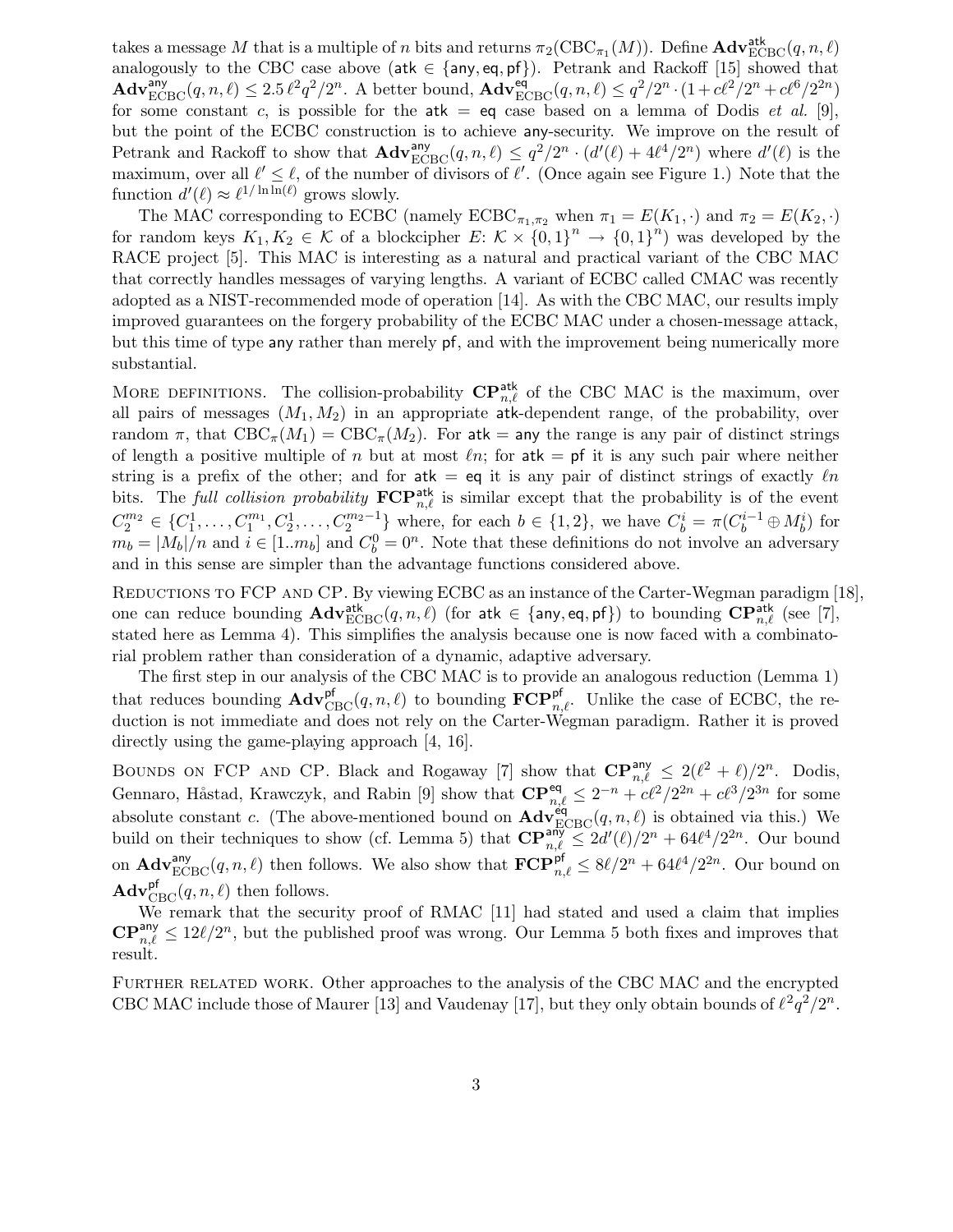# 2 Definitions

NOTATION. The empty string is denoted  $\varepsilon$ . If x is a string then |x| denotes its length. We let  $B_n = \{0,1\}^n$ . If  $x \in B_n^*$  then  $|x|_n = |x|/n$  denotes the number of *n*-bit blocks in it. If  $X \subseteq \{0,1\}^*$ then  $X^{\leq m}$  denotes the set of all non-empty strings formed by concatenating m or fewer strings from X and  $X^+$  denotes the set of all strings formed by concatenating one or more strings from X. If  $M \in B_n^*$  then  $M^i$  denotes its *i*-th *n*-bit block and  $M^{i \to j}$  denotes the string  $M^i \parallel \cdots \parallel M^j$ , for  $1 \leq i \leq j \leq |M|_n$ . If S is a set equipped with some probability distribution then  $s \stackrel{\$}{\leftarrow} S$  denotes the operation of picking s from  $S$  according to this distribution. If no distribution is explicitly specified, it is understood to be uniform.

We denote by  $\text{Perm}(n)$  the set of all permutations over  $\{0,1\}^n$ , and by  $\text{Func}(n)$  the set of all functions mapping  ${0,1}^*$  to  ${0,1}^n$ . (Both these sets are viewed as equipped with the uniform distribution.) A blockcipher E (with blocklength n and key-space  $\mathcal{K}$ ) is identified with the set of permutations  $\{E_K: K \in \mathcal{K}\}\$  where  $E_K: \{0,1\}^n \to \{0,1\}^n$  denotes the map specified by key  $K \in \mathcal{K}$ . The distribution is that induced by a random choice of K from  $\mathcal{K}$ , so  $f \stackrel{\$}{\leftarrow} E$  is the same as  $K \xleftarrow{\$} \mathcal{K}, f \leftarrow E_K$ .

SECURITY. An adversary is a randomized algorithm that always halts. Let  $\mathcal{A}_{q,n,\ell}^{\text{atk}}$  denote the class of adversaries that make at most q oracle queries, where if  $ak = eq$ , then each query is in  $B_n^{\ell}$ ; if  $\mathsf{atk} = \mathsf{pf},$  then each query is in  $B_n^{\leq \ell}$  and no query is a prefix of another; and if  $\mathsf{atk} = \mathsf{any}$  then each query is in  $B_n^{\leq \ell}$ . We remark that the adversaries considered here are computationally unbounded. In this paper we always consider deterministic, stateless oracles and thus we will assume that an adversary never repeats an oracle query. We also assume that an adversary never asks a query outside of the implicitly understood domain of interest.

Let  $F: D \to \{0,1\}^n$  be a set of functions and let  $A \in \mathcal{A}_{q,n,\ell}^{\text{atk}}$  be an adversary, where atk  $\in$  $\{eq, pf, any\}$ . By " $A<sup>f</sup> \Rightarrow 1$ " we denote the event that A outputs 1 with oracle f. The advantage of A (in distinguishing an instance of  $F$  from a random function outputting  $n$  bits) and the advantage of  $F$  are defined, respectively, as

$$
\mathbf{Adv}_F(A) = \Pr[f \stackrel{\$}{\leftarrow} F : A^f \Rightarrow 1] - \Pr[f \stackrel{\$}{\leftarrow} \text{Func}(n) : A^f \Rightarrow 1] \text{ and}
$$

$$
\mathbf{Adv}_F^{\text{atk}}(q, n, \ell) = \max_{A \in \mathcal{A}_{q, n, \ell}^{\text{atk}}} \{ \mathbf{Adv}_F(A) \} .
$$

Note that since  $\mathcal{A}_{q,n,\ell}^{\textsf{eq}} \subseteq \mathcal{A}_{q,n,\ell}^{\textsf{pf}} \subseteq \mathcal{A}_{q,n,\ell}^{\textsf{any}},$  we have

$$
\mathbf{Adv}_{F}^{\text{eq}}(q, n, \ell) \leq \mathbf{Adv}_{F}^{\text{pf}}(q, n, \ell) \leq \mathbf{Adv}_{F}^{\text{any}}(q, n, \ell) . \tag{1}
$$

CBC AND ECBC. Fix  $n \geq 1$ . For  $M \in B_n^m$  and  $\pi: B_n \to B_n$  then define  $CBC_{\pi}^M[i]$  inductively for  $i \in [0..m]$  via  $\text{CBC}_{\pi}^M[0] = 0^n$  and  $\text{CBC}_{\pi}^M[i] = \pi(\text{CBC}_{\pi}^M \oplus M^i)$  for  $i \in [1..m]$ . We associate to  $\pi$  the CBC MAC function CBC<sub> $\pi$ </sub>:  $B_n^+ \to B_n$  defined by  $CBC_{\pi}(M) = CBC_{\pi}^M[m]$  where  $m = |M|_n$ . We let CBC = {CBC<sub>π</sub>:  $\pi \in \text{Perm}(n)$ }. This set of functions has the distribution induced by picking  $\pi$ uniformly from  $\text{Perm}(n)$ .

To functions  $\pi_1, \pi_2$ :  $B_n \to B_n$  we associate the encrypted CBC MAC function  $ECBC_{\pi_1, \pi_2}$ :  $B_n^+$  $\rightarrow B_n$  defined by

$$
\text{ECBC}_{\pi_1, \pi_2}(M) = \pi_2(\text{CBC}_{\pi_1}(M))
$$

for all  $M \in B_n^+$ . We let  $ECBC = \{ECBC_{\pi_1,\pi_2}: \pi_1, \pi_2 \in \text{Perm}(n)\}.$  This set of functions has the distribution induced by picking  $\pi_1, \pi_2$  independently and uniformly at random from Perm $(n)$ .

COLLISIONS. For  $M_1, M_2 \in B_n^*$  we define the *prefix predicate*  $\mathsf{pf}(M_1, M_2)$  to be true if either  $M_1$ is a prefix of  $M_2$  or  $M_2$  is a prefix of  $M_1$ , and false otherwise. Note that  ${\sf pf}(M, M) = {\sf true}$  for any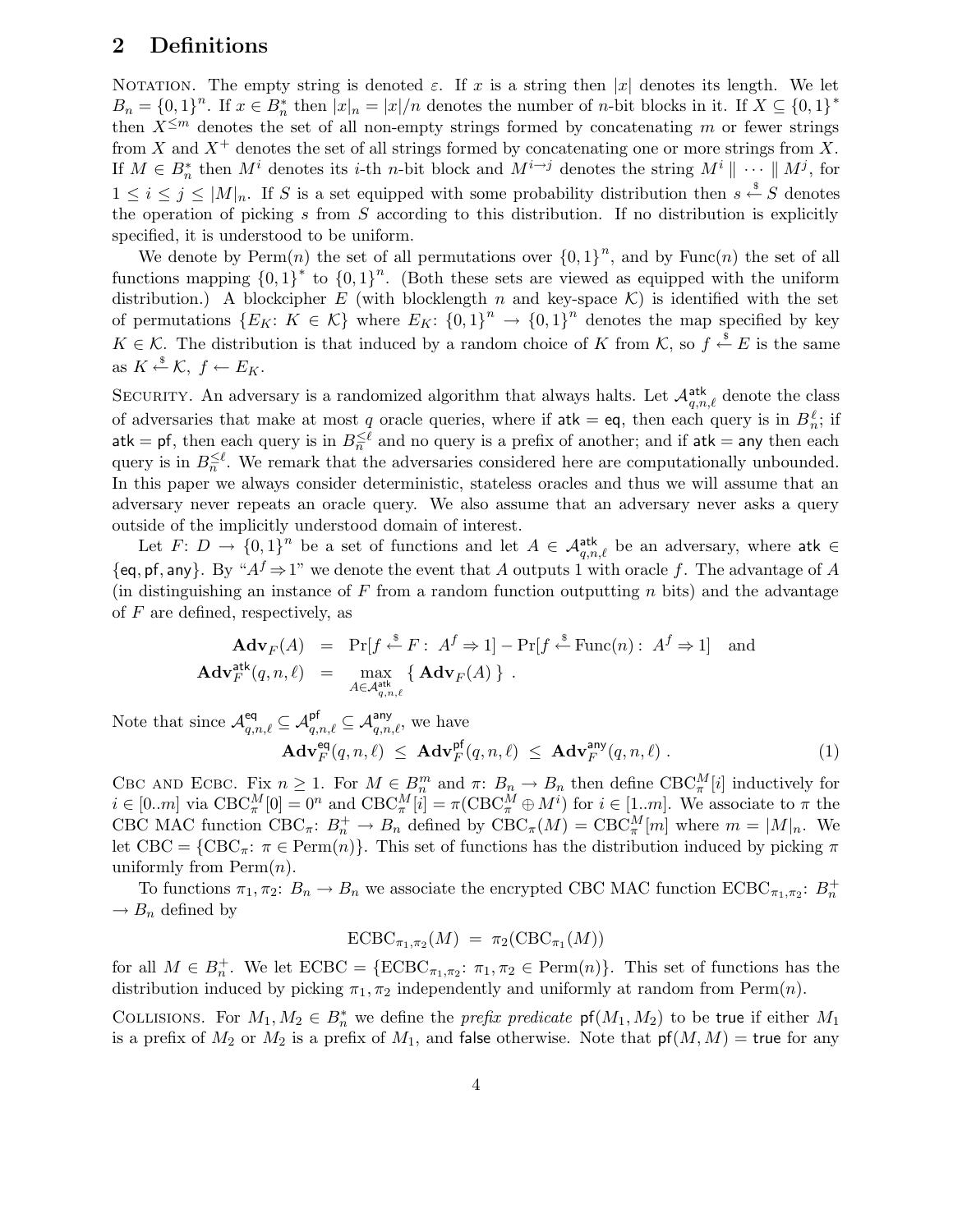$M \in B_n^*$ . Let

$$
\mathcal{M}_{n,\ell}^{\text{eq}} = \{ (M_1, M_2) \in B_n^{\ell} \times B_n^{\ell} : M_1 \neq M_2 \},\
$$
  
\n
$$
\mathcal{M}_{n,\ell}^{\text{pf}} = \{ (M_1, M_2) \in B_n^{\leq \ell} \times B_n^{\leq \ell} : \text{pf}(M_1, M_2) = \text{false} \}, \text{ and}
$$
  
\n
$$
\mathcal{M}_{n,\ell}^{\text{any}} = \{ (M_1, M_2) \in B_n^{\leq \ell} \times B_n^{\leq \ell} : M_1 \neq M_2 \}.
$$

For  $M_1, M_2 \in B_n^+$  and  $\mathsf{atk} \in \{\mathsf{eq},\mathsf{pf},\mathsf{any}\}$  we then let

$$
\mathbf{CP}_n(M_1, M_2) = \Pr[\pi \stackrel{\text{s}}{\leftarrow} \text{Perm}(n): \text{CBC}_\pi(M_1) = \text{CBC}_\pi(M_2)]
$$
  

$$
\mathbf{CP}_{n,\ell}^{\text{atk}} = \max_{(M_1, M_2) \in \mathcal{M}_{n,\ell}^{\text{atk}}} \{ \mathbf{CP}_n(M_1, M_2) \} .
$$

For  $M_1, M_2 \in B_n^+$  we let  $\mathbf{FCP}_n(M_1, M_2)$  (the full collision probability) be the probability, over  $\pi \stackrel{\hspace{0.1em}\mathsf{\scriptscriptstyle\$}}{\leftarrow} \mathrm{Perm}(n)$ , that  $\mathrm{CBC}_{\pi}(M_2)$  is in the set

{
$$
\text{CBC}_{\pi}^{M_1}[1], \ldots, \text{CBC}_{\pi}^{M_1}[m_1], \text{CBC}_{\pi}^{M_2}[1], \ldots, \text{CBC}_{\pi}^{M_2}[m_2-1]\}
$$

where  $m_b = |M_b|_n$  for  $b = 1, 2$ . For atk  $\in$  {eq, pf, any} we then let

$$
\mathbf{FCP}_{n,\ell}^{\mathsf{atk}} \;\; = \;\; \max_{(M_1,M_2) \in \mathcal{M}_{n,\ell}^{\mathsf{atk}}} \{ \; \mathbf{FCP}_n(M_1,M_2) \; \} \enspace .
$$

# 3 Results on the CBC MAC

We state results only for the  $atk = pf$  case; results for  $atk = eq$  follow due to (1). To bound  $\mathbf{Adv}_{\mathrm{CBC}}^{\mathrm{pf}}(q, n, \ell)$  we must consider a dynamic adversary that adaptively queries its oracle. Our first lemma reduces this problem to that of bounding a more "static" quantity whose definition does not involve an adversary, namely the full collision probability of the CBC MAC. The proof is in Section 5.

### **Lemma 1** For any  $n, \ell, q$

$$
\mathbf{Adv}^{\mathsf{pf}}_{\mathsf{CBC}}(q,n,\ell) \leq q^2 \cdot \mathbf{FCP}^{\mathsf{pf}}_{n,\ell} + \frac{4\ell q^2}{2^n} \,. \quad \blacksquare
$$

The next lemma bounds the full collision probability of the CBC MAC. The proof is given in Section 8.

**Lemma 2** For any  $n, \ell$ 

$$
\mathbf{FCP}_{n,\ell}^{\mathsf{pf}} \ \leq \ \frac{8\ell}{2^n} + \frac{64\ell^4}{2^{2n}} \ . \quad \blacksquare
$$

Combining the above two lemmas we bound  $\mathbf{Adv}_{\mathrm{CBC}}^{\mathrm{pf}}(q, n, \ell)$ :

**Theorem 3** For any  $n, \ell, q$ 

$$
\text{Adv}^{\text{pf}}_{\text{CBC}}(q,n,\ell) \ \leq \ \frac{\ell q^2}{2^n} \cdot \left(12 + \frac{64 \ell^3}{2^n} \right) \ . \quad \blacksquare
$$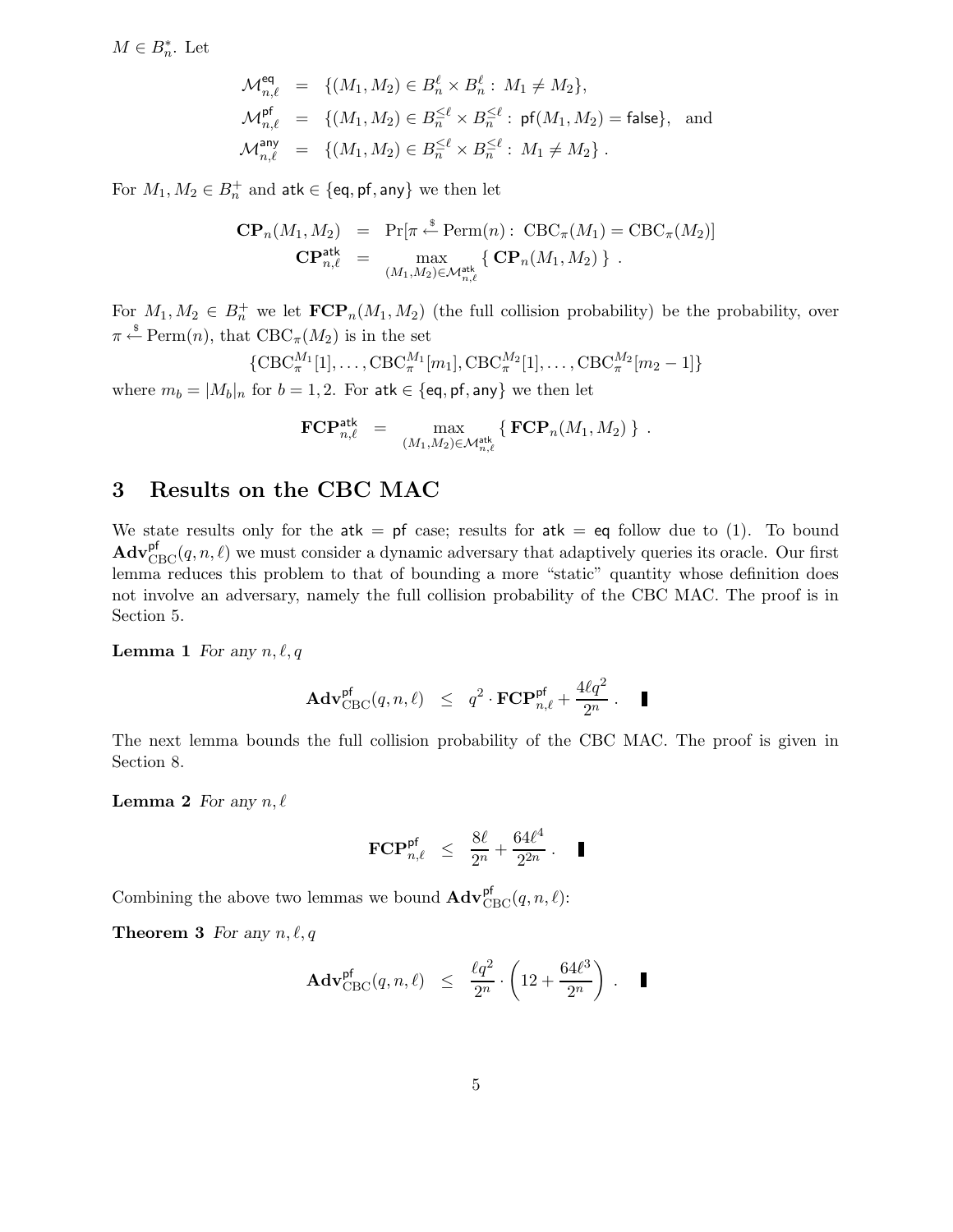# 4 Results on the Encrypted CBC MAC

Following [7], we view ECBC as an instance of the Carter-Wegman paradigm [18]. This enables us to reduce the problem of bounding  $\mathbf{Adv}_{\text{ECBC}}^{\text{atk}}(q, n, \ell)$  to bounding the collision probability of the CBC MAC, as stated in the next lemma. A proof of the following is provided in Appendix A.

**Lemma** 4 For any  $n, \ell, q$  and any atk  $\in \{eq, pf, any\}$ ,

$$
\mathbf{Adv}^{\mathsf{atk}}_{\mathrm{ECBC}}(q,n,\ell) \leq \frac{q(q-1)}{2} \cdot \left( \mathbf{CP}^{\mathsf{atk}}_{n,\ell} + \frac{1}{2^n} \right) . \quad \blacksquare
$$

Petrank and Rackoff [15] show that

$$
\mathbf{Adv}_{\mathrm{ECBC}}^{\mathrm{any}}(q, n, \ell) \leq 2.5 \,\ell^2 q^2 / 2^n \,. \tag{2}
$$

.

Dodis *et al.* [9] show that  $\mathbf{CP}_{n,\ell}^{\text{eq}} \leq 2^{-n} + c\ell^2 \cdot 2^{-2n} + c\ell^6 \cdot 2^{-3n}$  for some absolute constant c. Combining this with Lemma 4 leads to

$$
\mathbf{Adv}^{\text{eq}}_{\text{ECBC}}(q,n,\ell) \leq \frac{q^2}{2^n} \cdot \left(1 + \frac{c\ell^2}{2^n} + \frac{c\ell^6}{2^{2n}}\right)
$$

However, the case of  $ak = eq$  is not interesting here, since the point of ECBC is to gain security even for  $atk = any$ . To obtain an improvement for this, we show the following, whose proof is in Section 7:

**Lemma 5** For any  $n, \ell$ 

$$
\mathbf{CP}^{\mathrm{any}}_{n,\ell} \quad \leq \quad \frac{2d'(\ell)}{2^n} + \frac{64\ell^4}{2^{2n}}
$$

where  $d'(\ell)$  is the maximum, over all  $\ell' \leq \ell$ , of the number of positive numbers that divide  $\ell'$ . П

The function  $d'(\ell)$  grows slowly; in particular,  $d'(\ell) < \ell^{0.7/\ln \ln(\ell)}$  for all sufficiently large  $\ell$  [10, Theorem 317. We have verified that  $d'(\ell) \leq \ell^{1.07/\ln \ln \ell}$  for all  $\ell \leq 2^{64}$  (and we assume for all  $\ell$ ), and also that  $d'(\ell) \leq \lg^2 \ell$  for all  $\ell \leq 2^{25}$ .

Combining the above with Lemma 4 leads to the following:

**Theorem 6** For any  $n, \ell, q$ 

$$
\mathbf{Adv}^{\text{any}}_{\text{ECBC}}(q, n, \ell) \leq \frac{q^2}{2^n} \cdot \left(d'(\ell) + \frac{32\ell^4}{2^n}\right) . \quad \blacksquare
$$

# 5 Bounding FCP Bounds CBC (Proof of Lemma 1)

The proof is by the game-playing technique [2, 4]. Let A be an adversary that asks exactly q queries,  $M_1, \ldots, M_q \in B_n^{\leq \ell}$ , where no queries  $M_r$  and  $M_s$ , for  $r \neq s$ , share a prefix in  $B_n^+$ . We must show that  $\mathbf{Adv}_{\mathrm{CBC}}(A) \leq q^2 \cdot \mathbf{FCP}_{n,\ell}^{\mathsf{pf}} + 4\ell q^2/2^n$ .

Refer to games D0–D7 as defined in Figure 2. Sets  $Dom(\pi)$  and  $Ran(\pi)$  start off as empty and automatically grow as points are added to the domain and range of the partial function  $\pi$ . Sets  $\overline{\mathrm{Dom}}(\pi)$  and  $\overline{\mathrm{Ran}}(\pi)$  are the complements of these sets relative to  ${0,1}^n$ . They automatically shrink as points join the domain and range of  $\pi$ . We write boolean values as 0 (false) and 1 (true),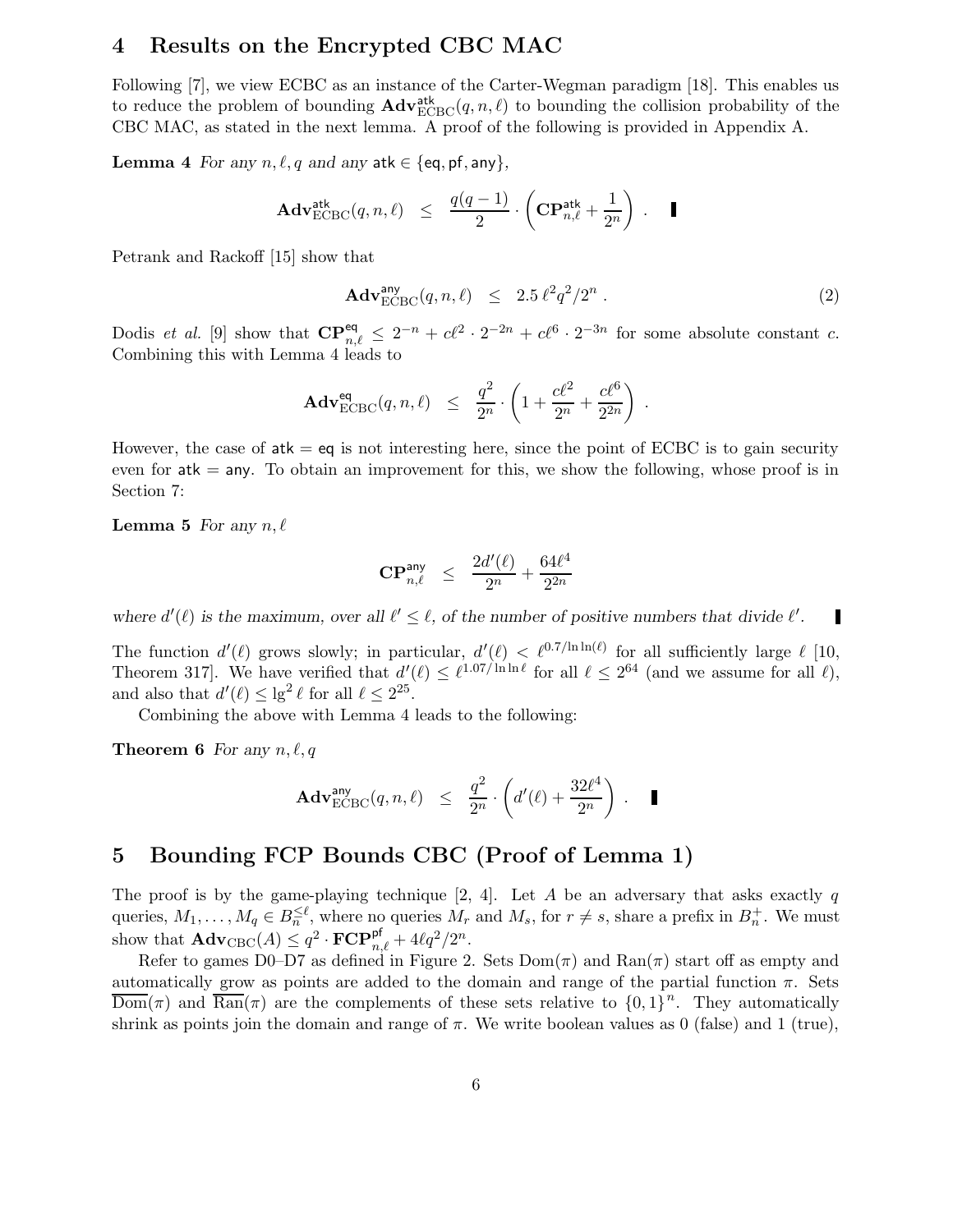| On the $s^{\text{th}}$ query $F(M_s)$<br>Game $D1$<br>100 $m_s \leftarrow  M_s _n$ , $C_s^0 \leftarrow 0^n$<br>101 for $i \leftarrow 1$ to $m_s - 1$ do<br>$X_s^i \leftarrow C_s^{i-1} \oplus M_s^i$<br>102<br>if $X_s^i \in \text{Dom}(\pi)$ then $C_s^i \leftarrow \pi(X_s^i)$<br>103<br>else $\pi(X_s^i) \leftarrow C_s^i \stackrel{\hspace{0.1em}\mathsf{\scriptscriptstyle\$}}{\leftarrow} \overline{\text{Ran}}(\pi)$<br>104<br>105 $X_s^{m_s} \leftarrow C_s^{m_s-1} \oplus M_s^{m_s}$<br>106 $\widehat{C}_s^{m_s} \leftarrow C_s^{m_s} \stackrel{\$}{\leftarrow} \{0,1\}^n$<br>107 if $C_s^{m_s} \in \text{Ran}(\pi)$ : $bad \leftarrow 1, C_s^{m_s} \stackrel{\$}{\leftarrow} \overline{\text{Ran}}(\pi)$<br>108 if $X_s^{m_s} \in \text{Dom}(\pi)$ : bad $\leftarrow$ 1, $C_s^{m_s} \leftarrow \pi(X_s^{m_s})$<br>109 $\pi(X_s^{m_s}) \leftarrow C_s^{m_s}$<br>110 if bad then return $C_s^{m_s}$<br>111 return $\widehat{C}^{m_s}_s$ | On the $s^{\text{th}}$ query $F(M_s)$<br>Game D <sub>2</sub><br>200 $m_s \leftarrow  M_s _n, C_s^0 \leftarrow 0^n$<br>$_{201}$ for $i\leftarrow 1$ to $m_s-1$ do<br>$X_s^i \leftarrow C_s^{i-1} \oplus M_s^i$<br>202<br>203 if $X_s^i \in \text{Dom}(\pi)$ then $C_s^i \leftarrow \pi(X_s^i)$<br>204 else $\pi(X_s^i) \leftarrow C_s^i \stackrel{\$}{\leftarrow} \overline{\text{Ran}}(\pi)$<br>205 $X_{s}^{m_{s}} \leftarrow C_{s}^{m_{s}-1} \oplus M_{s}^{m_{s}}$<br>206 $C_s^{m_s} \xleftarrow{\$} \{0,1\}^n$<br>207 if $X_s^{m_s} \in \text{Dom}(\pi) \lor C_s^{m_s} \in \text{Ran}(\pi)$<br>208 then $bad \leftarrow 1$<br>209 $\pi(X_s^{m_s}) \leftarrow C_s^{m_s}$<br>210 return $C_s^{m_s}$                  |
|-------------------------------------------------------------------------------------------------------------------------------------------------------------------------------------------------------------------------------------------------------------------------------------------------------------------------------------------------------------------------------------------------------------------------------------------------------------------------------------------------------------------------------------------------------------------------------------------------------------------------------------------------------------------------------------------------------------------------------------------------------------------------------------------------------------------------------------------------------------------------------------------------------------------------------------------------|----------------------------------------------------------------------------------------------------------------------------------------------------------------------------------------------------------------------------------------------------------------------------------------------------------------------------------------------------------------------------------------------------------------------------------------------------------------------------------------------------------------------------------------------------------------------------------------------------------------------------------------------------------------------------------------------------------------------|
| On the $s^{\text{th}}$ query $F(M_s)$<br>Game D3<br>300 $m_s \leftarrow  M_s _n$ , $C_s^0 \leftarrow 0^n$<br>$_{301}$ for $i\leftarrow 1$ to $m_s-1$ do<br>$X_s^i \leftarrow C_s^{i-1} \oplus M_s^i$<br>302<br>if $(\exists r < s)(X_s^i = X_r^{m_r})$ : bad $\leftarrow$ 1<br>303<br>if $X_s^i \in \text{Dom}(\pi)$ then $C_s^i \leftarrow \pi(X_s^i)$<br>304<br>else $\pi(X_s^i) \leftarrow C_s^i \stackrel{\$}{\leftarrow} \overline{\text{Ran}}(\pi)$ ,<br>305<br>if $(\exists r < s)(C_s^i = C_r^{m_r})$ : bad $\leftarrow$ 1<br>306<br>307 $X_s^{m_s} \leftarrow C_s^{m_s-1} \oplus M_s^{m_s}$<br>308 $C_s^{m_s} \xleftarrow{\$} \{0,1\}^n$<br>309 if $X_s^{m_s} \in \text{Dom}(\pi) \vee C_s^{m_s} \in \text{Ran}(\pi) \vee$<br>$(\exists r < s)(X_s^{m_s} = X_r^{m_r} \vee C_s^{m_s} = C_r^{m_r})$<br>310<br>then $bad \leftarrow 1$<br>311<br>312 return $C_s^{m_s}$                                                                   | On the $s^{\text{th}}$ query $F(M_s)$<br>Game D4<br>400 $m_s \leftarrow  M_s _n, C_s^0 \leftarrow 0^n$<br>401 for $i \leftarrow 1$ to $m_s - 1$ do<br>$X_s^i \leftarrow C_s^{i-1} \oplus M_s^i$<br>402<br>403 if $(\exists r < s)(X_s^i = X_r^{m_r})$ : bad $\leftarrow$ 1<br>404 if $X_s^i \in \text{Dom}(\pi)$ then $C_s^i \leftarrow \pi(X_s^i)$<br>405 <b>else</b> $\pi(X_s^i) \leftarrow C_s^i \stackrel{\$}{\leftarrow} \overline{\text{Ran}}(\pi)$<br>406 $X_s^{m_s} \leftarrow C_s^{m_s-1} \oplus M_s^{m_s}$<br>407 if $X_s^{m_s} \in \text{Dom}(\pi)$ $\vee$<br>408 $(\exists r < s)(X_s^{m_s} = X_r^{m_r})$ then $bad \leftarrow 1$<br>409 $C_s^{m_s} \xleftarrow{\$} \{0,1\}^n$<br>410 return $C_s^{m_s}$ |
| 500 for $s \leftarrow 1$ to q do<br>Game D <sub>5</sub><br>$C_s^0 \leftarrow 0^n$<br>501<br>for $i \leftarrow 1$ to $m_s - 1$ do<br>502<br>$X_s^i \leftarrow C_s^{i-1} \oplus \texttt{M}_s^i$<br>503<br>if $(\exists r < s)(X_s^i = X_r^{\mathfrak{m}_r})$ : bad $\leftarrow$ 1<br>504<br>if $X_s^i \in \text{Dom}(\pi)$ then $C_s^i \leftarrow \pi(X_s^i)$<br>505<br>else $\pi(X_s^i) \leftarrow C_s^i \stackrel{\$}{\leftarrow} \overline{\text{Ran}}(\pi)$<br>506<br>$X_{s}^{\mathtt{m}_{s}}\leftarrow C_{s}^{\mathtt{m}_{s}-1}\oplus \mathtt{M}_{s}^{\mathtt{m}_{s}}$<br>507<br>if $(\exists r < s) (X_s^{\mathfrak{m}_s} \in \text{Dom}(\pi) \vee$<br>508<br>$X_s^{\mathfrak{m}_s} = X_r^{\mathfrak{m}_r}$ then $bad \leftarrow 1$<br>509                                                                                                                                                                                                  | 600 $\pi \stackrel{\hspace{0.1em}\mathsf{\scriptscriptstyle\$}}{\leftarrow} \text{Perm}(n)$<br>Game D6<br>601 for $s \in [1 \dots q]$ do<br>$C_s^0 \leftarrow 0^n$<br>602<br>for $i \leftarrow 1$ to $m_s - 1$ do<br>603<br>$X_s^i \leftarrow C_s^{i-1} \oplus \texttt{M}_s^i$<br>604<br>$C_s^i \leftarrow \pi(X_s^i)$<br>605<br>606 $X_s^{\mathfrak{m}_s} \leftarrow C_s^{\mathfrak{m}_s-1} \oplus \mathsf{M}_s^{\mathfrak{m}_s}$<br>607 $bad \leftarrow (\exists (r, i) \neq (s, m_s)) [X_r^i = X_s^{m_s}]$                                                                                                                                                                                                        |
| 700 $\pi \overset{\hspace{0.1em}\mathsf{\scriptscriptstyle\$}}{\leftarrow} \text{Perm}(n)$<br>Game D7<br>$701\ C_1^0 \leftarrow C_2^0 \leftarrow 0^n$<br>702 for $i \leftarrow 1$ to $\texttt{m}_1$ do<br>$X_1^i \leftarrow C_1^{i-1} \oplus M_1^i, C_1^i \leftarrow \pi(X_1^i)$<br>703<br>704 for $i \leftarrow 1$ to m <sub>2</sub> do<br>$X_2^i \leftarrow C_2^{i-1} \oplus \texttt{M}_2^i,\, C_2^i \leftarrow \pi(X_2^i)$<br>705<br>706 bad $\leftarrow X_2^{\mathfrak{m}_2} \in \{X_1^1, \ldots, X_1^{\mathfrak{m}_1}, \ldots, X_2^{\mathfrak{m}_2} \}$<br>707 $X_2^1, \ldots, X_2^{\mathfrak{m}_2} \}$                                                                                                                                                                                                                                                                                                                                    |                                                                                                                                                                                                                                                                                                                                                                                                                                                                                                                                                                                                                                                                                                                      |

Figure 2: Games D0–D7 used in the proof of Lemma 1.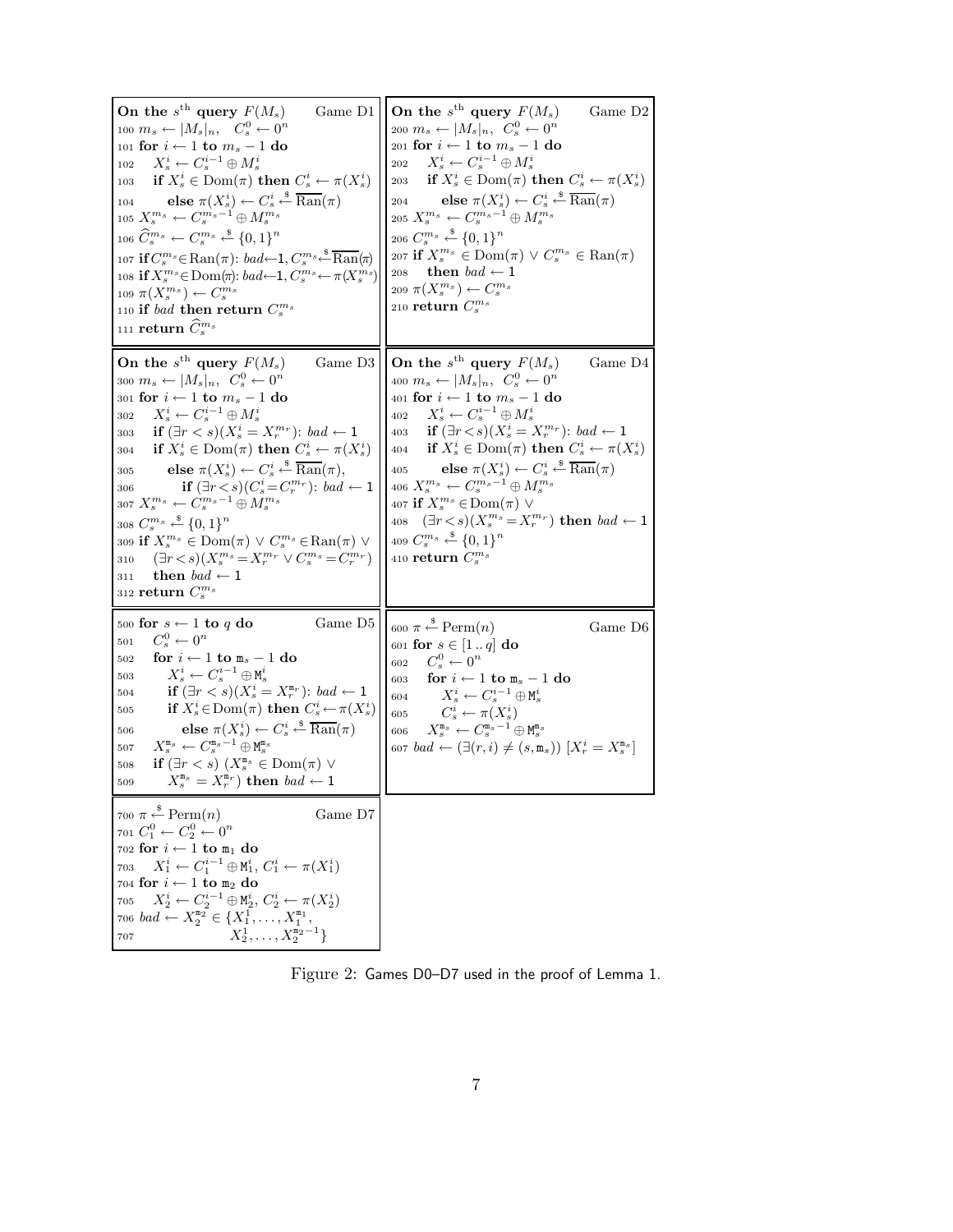and we sometimes write then as a colon. The flag bad is initialized to 0 and the map  $\pi$  is initialized as everywhere undefined. We now briefly explain the sequence.

D1: Game D1 faithfully simulates the CBC MAC construction. Instead of choosing a random permutation  $\pi$  up front, we fill in its values as-needed, so as to not to create a conflict. Observe that if  $bad = 0$  following lines 107–108 then  $\widehat{C}_{s}^{m_s} = C_{s}^{m_s}$  and so game D1 always returns  $C_{s}^{m_s}$ , regardless of bad. This makes clear that  $Pr[A^{D1} \Rightarrow 1] = Pr[\pi \stackrel{\$}{\leftarrow} Perm(n): A^{CBC_{\pi}} \Rightarrow 1]$ . **D0:** Game D0 is obtained from game D1 by omitting line 110 and the statements that immediately follow the setting of bad at lines 107 and 108. Thus this game returns the random *n*-bit string  $C_s^{m_s} = \hat{C}_s^{m_s}$  in response to each query  $M_s$ , so  $Pr[A^{D0} \Rightarrow 1] = Pr[\rho \stackrel{s}{\leftarrow} Func(n): A^{\rho} \Rightarrow 1]$ . Now games D1 and D0 have been defined so as to be syntactically identical except on statements that immediately follow the setting of bad to true or the checking if bad is true, so the fundamental lemma of game-playing [4] says us that  $Pr[A^{D1} \Rightarrow 1] - Pr[A^{\overline{D}0} \Rightarrow 1] \leq Pr[A^{D0} \text{ sets } bad].$  As  $Adv_{CBC}(A) = Pr[A^{CBC_{\pi}} \Rightarrow 1] Pr[A^{\rho} \Rightarrow 1] = Pr[A^{D1} \Rightarrow 1] - Pr[A^{D0} \Rightarrow 1]$ , the rest of the proof bounds  $Adv_{CBC}(A)$  by bounding  $Pr[A^{D0} \text{ sets } bad].$ 

**D0→D2:** We rewrite game D0 as game D2 by dropping the variable  $\widehat{C}_{s}^{m_s}$  and using variable  $C_s^{m_s}$  in its place, as these are always equal. We have that  $Pr[A^{D0}$  sets  $bad] = Pr[A^{D2}$  sets  $bad]$ . D2→D3: Next we eliminate line 209 and then, to compensate, we set *bad* any time the value  $X_s^{m_s}$  or  $C_s^{m_s}$  would have been accessed. This accounts for the new line 303 and the new disjunct on lines 310. To compensate for the removal of line 209 we must also set *bad* whenever  $C_s^i$ , chosen at line 204, happens to be a prior value  $C_r^{m_r}$ . This is done at line 306. We have that  $Pr[A^{D2} \text{ sets } bad] \leq Pr[A^{D3} \text{ sets } bad].$  **D3→D4**: Next we remove the test  $(\exists r < s)(C_s^i = C_r^{m_r})$  at line 306, the test if  $C_s^{m_s} \in \text{Ran}(\pi)$  at line 309, and the test for  $C_s^{m_s} = C_r^{m_r}$  at line 310, bounding the probability that bad gets set due to any of these three tests. To bound the probability of bad getting set at line 306: A total of at most  $\ell q$  times we select at line 305 a random sample  $C_s^i$  from a set of size at least  $2^n - \ell q \geq 2^{n-1}$ . (We may assume that  $\ell q \leq 2^{n-1}$  since the probability bound given by our lemma exceeds 1 if  $\ell q > 2^{n-1}$ .) The chance that one of these points is equal to any of the at most q points  $C_r^{m_r}$  is thus at most  $2\ell q^2/2^n$ . To bound the probability of bad getting set by the  $C_s^{m_s} \in \text{Ran}(\pi)$  test at line 309: easily seen to be at most  $\ell q^2/2^n$ . To bound the probability of bad getting set by the  $C_s^{m_s} = C_r^{m_r}$  test at line 310: easily seen to be at most  $q^2/2^n$ . Overall then,  $Pr[A^{D3} \text{ sets } bad] \leq Pr[A^{D4} \text{ sets } bad] + 4\ell q^2/2^n.$ 

D4→D5: The value  $C_s^{m_s}$  returned to the adversary in response to a query in game D4 is never referred to again in the code and has no influence on the game and the setting of bad. Accordingly, we may think of these values as being chosen up-front by the adversary who, correspondingly, makes an optimal choice of message queries  $M_1, \ldots, M_q$  so as to maximize the probability that bad gets set in game D4. Queries  $M_1, \ldots, M_q \in B_n^{\leq m}$  are prefix-free (meaning that no two strings from this list share a prefix  $P \in B_n^+$  and the strings have block lengths of  $m_1, \ldots, m_q$ , respectively, where each  $m_i \leq m$ . We fix such an optimal vector of messages and message lengths in passing to game D5, so that  $Pr[A^{D4} \text{ sets } bad] \leq Pr[D5 \text{ sets } bad]$ . The adversary has effectively been eliminated at this point.

 $\mathbf{D5}\rightarrow\mathbf{D6}$ : Next we postpone the evaluation of bad and undo the "lazy defining" of  $\pi$  to arrive at game D6. We have Pr[D5 sets bad]  $\leq$  Pr[D6 sets bad]. **D6** $\rightarrow$ **D7**: Next we observe that in game D6, some pair  $r, s$  must contribute at least an average amount to the probability that bad gets set. Namely, for any  $r, s \in [1..q]$  where  $r \neq s$  define  $bad_{r,s}$  as

$$
(X^{\mathtt{m}_s}_s = X^i_r \text{ for some } i \in [1\mathinner{.\,.} \mathtt{m}_r]) \,\vee\, (X^{\mathtt{m}_s}_s = X^i_s \text{ for some } i \in [1\mathinner{.\,.} \mathtt{m}_s-1])
$$

and note that bad is set at line 607 iff  $bad_{r,s} = 1$  for some  $r \neq s$ , and so there must be an  $r \neq s$  such that Pr[D6 sets  $bad_{r,s} \geq (1/q(q-1))$  Pr[D6 sets bad]. Fixing such an r, s and renaming  $M_1 = M_r$ ,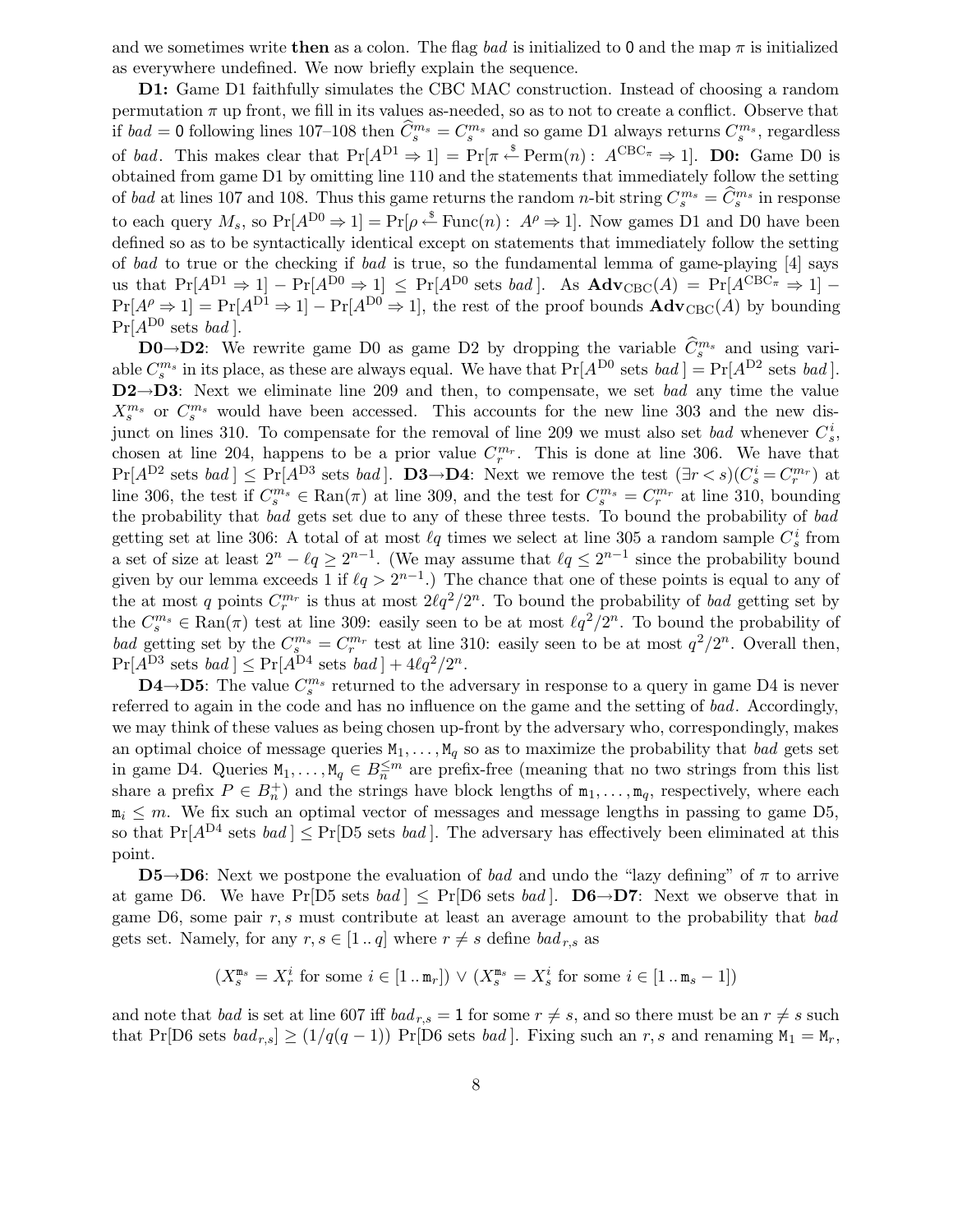$M_2 = M_s$ ,  $m_1 = m_r$ , and  $m_2 = m_s$ , we arrive at game D7 knowing that

 $Pr[D6 \text{ sets } bad] \leq q^2 \cdot Pr[D7 \text{ sets } bad].$  (3)

Now Pr[D7 sets  $bad$ ] =  $\text{FCP}_n(M_1, M_2) \leq \text{FCP}_{n,m}^{pf}$  by the definition of FCP and the fact that  $\pi$  is a permutation. Putting all the above together we are done.

# 6 A Graph-Based Representation of CBC

In this section we describe a graph-based view of CBC computations and provide some lemmas that will then allow us to reduce the problem of upper bounding the collision probabilities  $\mathbf{CP}_{n,\ell}^{\mathsf{any}}$ and  $\mathbf{FCP}_{n,\ell}^{\mathsf{pf}}$  to combinatorial counting problems. We fix for the rest of this section a blocklength  $n \geq 1$ , the number of messages  $t \geq 1$  and t distinct messages  $M_1, \ldots, M_t$ , where for  $1 \leq i \leq t$ we denote with  $m_i \geq 1$  the length (in blocks) of the *i*'th message  $M_i = M_i^1 \cdots M_i^{m_i} \in B_i^{m_i}$ .<sup>1</sup> Let  $\mathcal{M} = \{M_1, \ldots, M_t\}$  be the ordered set of all messages, for  $1 \leq j \leq t$  let  $m^j = \sum_{i=1}^j m_i$  be the length of the first j messages. It is convenient to set  $m^0 = 0$  and  $m = m^t$  to be the total length. Let  $M = M_1||M_2||\cdots||M_t = M^1 \cdots M^m$  denote the concatenation of all messages.

STRUCTURE GRAPHS. To M and any  $\pi \in \text{Perm}(n)$  we associate the *structure graph*  $G_{\pi}^{\mathcal{M}}$ , which is a directed graph  $(V, E)$  where  $V \subseteq \{0, \ldots, m\}$  together with a edge labelling function  $L : E \rightarrow$  ${M^1, \ldots, M^m}$ .

The structure graph  $G_{\pi}^{\mathcal{M}} = G = (V, E, L)$  is defined as follows: We set  $C_0 = 0^n$  and for  $i = 1, \ldots, m$  we define

$$
C_i = \begin{cases} \pi(C_{i-1} \oplus M_i) & \text{if } i \notin \{m_0 + 1, \dots, m_{t-1} + 1\} \\ \pi(M_i) & \text{otherwise} \end{cases}
$$

From this  $C_i$ 's we define the mapping  $[.]_G: \{0, \ldots, m\} \to \{0, \ldots, m\}$  as  $[i]_G = \min\{j :$  $C_j = C_i$ . It is convenient to define a mapping  $[.]'_G$  as  $[i]'_G = [i]_G$  if  $i \notin \{m^0, \ldots, m^{t-1}\}\$ and  $[i]'_G = 0$  otherwise. Now the structure graph  $G^{\mathcal{M}}_{\pi} = G = (V, E, L)$  is given by

$$
V = \{ [i]_G : 1 \leq i \leq m \} \qquad E = \{ ([i-1]'_G, [i]_G) : 1 \leq i \leq m \} \qquad L(([i-1]'_G, [i]_G)) = M_i
$$

From this definition it is clear that the mapping  $[.]_G$  defines G uniquely and vice versa. Throughout we will refer to  $([i-1]_G', [i]_G)$  as the *i*'th edge of G.

If the  $C_i$ 's are all distinct, then G is simply a tree with t paths leaving the root 0, the i'th path being  $0 \to m^{i-1} \to m^{i-1} + 1 \to \ldots \to m^{i-1} + m_i = m^i$ . In general G is the graph one gets by starting with the tree just described and doing the following while possible: if there are two vertices i, j where  $i \neq j$  and  $C_i = C_j$  then collapse i and j into one vertex and label it min $\{i, j\}$ .

Let  $\mathcal{G}(\mathcal{M}) = \{G_\pi : \pi \in \text{Perm}(n)\}\$  denote the set of all structure graphs associated to messages M. This set has the probability distribution induced by picking  $\pi$  at random from Perm $(n)$ . For  $G \in \mathcal{G}(\mathcal{M}), G = (V, E, L)$  we denote with  $G_i = (V_i, E_i, L_i)$  the subgraph of G given by the i first edges, i.e.  $V_i = \{v \in V : v \leq i\}, E_i = \{(u, v) \in E : u, v \in V_i\}$  and  $L_i$  is L with the domain restricted to  $E_i$ .

COLLISIONS. Suppose a structure graph  $G = G_{\pi}^{\mathcal{M}} \in \mathcal{G}(\mathcal{M})$  is exposed edge by edge (i.e. in step i the value  $[i]_G$  is shown to us). We say that G has a collision is step i if the edge exposed in step i

<sup>&</sup>lt;sup>1</sup>To bound  $\mathbf{CP}_{n,\ell}^{\text{any}}$  and  $\mathbf{FCP}_{n,\ell}^{\text{pf}}$  it is sufficient to only consider the case  $t = 2$ , but as this restriction does not simplify things we prove all our lemmas for general  $t$ .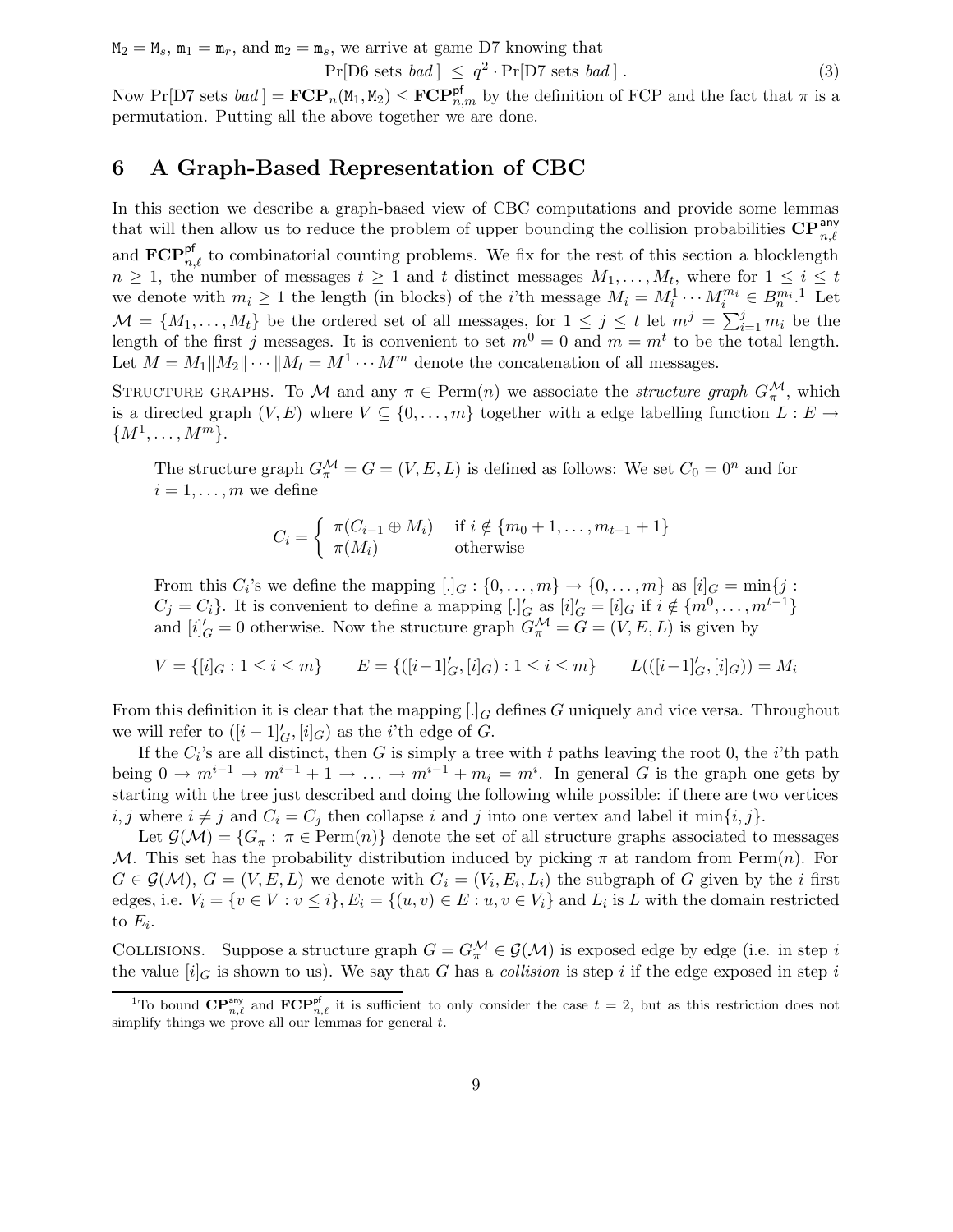points to a vertex which is already in the graph. With  $\text{Col}(G)$  we denote all collisions, i.e. all pairs  $(i, j)$  where in step i there was a collision which hit the vertex computed in step  $j < i$ :

$$
Col(G) = \{(i, [i]_G) : [i]_G \neq i\}
$$

or equivalently for  $G_{i-1} = (V_{i-1}, E_{i-1}, L_{i-1})$ 

$$
Col(G) = \{(i, [i]_G) : [i]_G \in V_{i-1}\}\tag{4}
$$

We distinguish two types of collisions, *induced collisions* and *accidents*. Informally, an induced collision in step i is a collision which is implied by the collisions in the first  $i - 1$  steps, whereas an accident is a "surprising" collision.

INDUCED COLLISIONS. Assume that after step  $i-1$  we see that for some  $a < i$  the a'th edge  $([a-1]_G', [a]_G)$  has the same label  $(M_a = M_i)$  and the same tail  $([a-1]_G' = [i-1]_G')$  as the next (i'th) edge to be exposed. Then we know that the head of the i'th edge must also be  $[a]_G$  as  $[a-1]_G = [i-1]_G$  means  $C_{[a-1]_G} = C_{[i-1]_G}$ , and as  $\pi$  must produce the same output on the same input also  $C_{[a]_G} = \pi(C_{[a-1]_G'} \oplus M_a) = \pi(C_{[i-1]_G'} \oplus M_i) = C_{[i]_G}$ . More generally one can show that G has an induced collision is step i if the edge added in step  $i$  (or, that would be added if it was not already there) closes a cycle with alternating edge directions, moreover then the labels of all the edges of that cycle  $XOR$  to  $0<sup>n</sup>$  (note that two parallel edges as considered before are exactly such a cycle of length two and of course the labels  $M_i$ ,  $M_a$  of the edges on that cycle XOR to  $0^n = M_i \oplus M_a$ as we saw that  $M_i = M_a$ ). It's not easy to see that indeed all induced collisions are of his type, this will follow from the proof of Lemma 8.

To make that more formal, we define a function AltCyc, which takes as input a partial structure graph  $G_i = (V_i, E_i, L_i)$ , a vertex v and a label X as follows

\n
$$
\text{AltCyc}(G_i = (V_i, E_i, L_i), v, X) =\n \begin{cases}\n j = v_{2k} & \text{if } \exists k \geq 1, \{v_1, \ldots, v_{2k}\} \in V_i, \{e_1, \ldots, e_{2k}\} \in E_i \text{ where } e_i = (v_i, v_{i+1}) \text{ for odd, and } e_i = (v_i, v_{i+1}) \text{ for even } i, \text{ and } v_1 = v, \\
\text{and } X \oplus L_i((u_1, v_1)) \oplus \ldots L_i((u_{2k}, v_{2k})) = 0^n.\n \end{cases}
$$
\n

Now the induced collisions are are the collisions  $(i, j)$  where the *i*'th edge  $([i - 1]_G', j)$  can (and thus must) be added to  $G_{i-1}$  such that we close a cycle with alternating edge directions where the labels on the cycle XOR to  $0^n$ , i.e.

$$
\mathsf{IndCol}(G) = \{(i,j): 1 \leq i \leq m, j = \mathsf{AltCyc}(G_{i-1}, [i-1]_G', M_i) \text{ and } j \neq \bot\}
$$

ACCIDENTS. The accidents are all the non-induced collisions:

$$
\mathsf{Acc}(G) = \mathsf{Col}(G) \setminus \mathsf{IndCol}(G) \tag{5}
$$

**Lemma 7**  $G \in \mathcal{G}(\mathcal{M})$  is uniquely determined by Acc(G) and M alone.

**Proof:** We leave the reader to verify that the algorithm given in figure 6 outputs  $G = (V, E, L)$  on input Acc(G) and M. The labelling function L is given by a set of pairs where  $(e, j) \in L$  means  $L(e) = j.$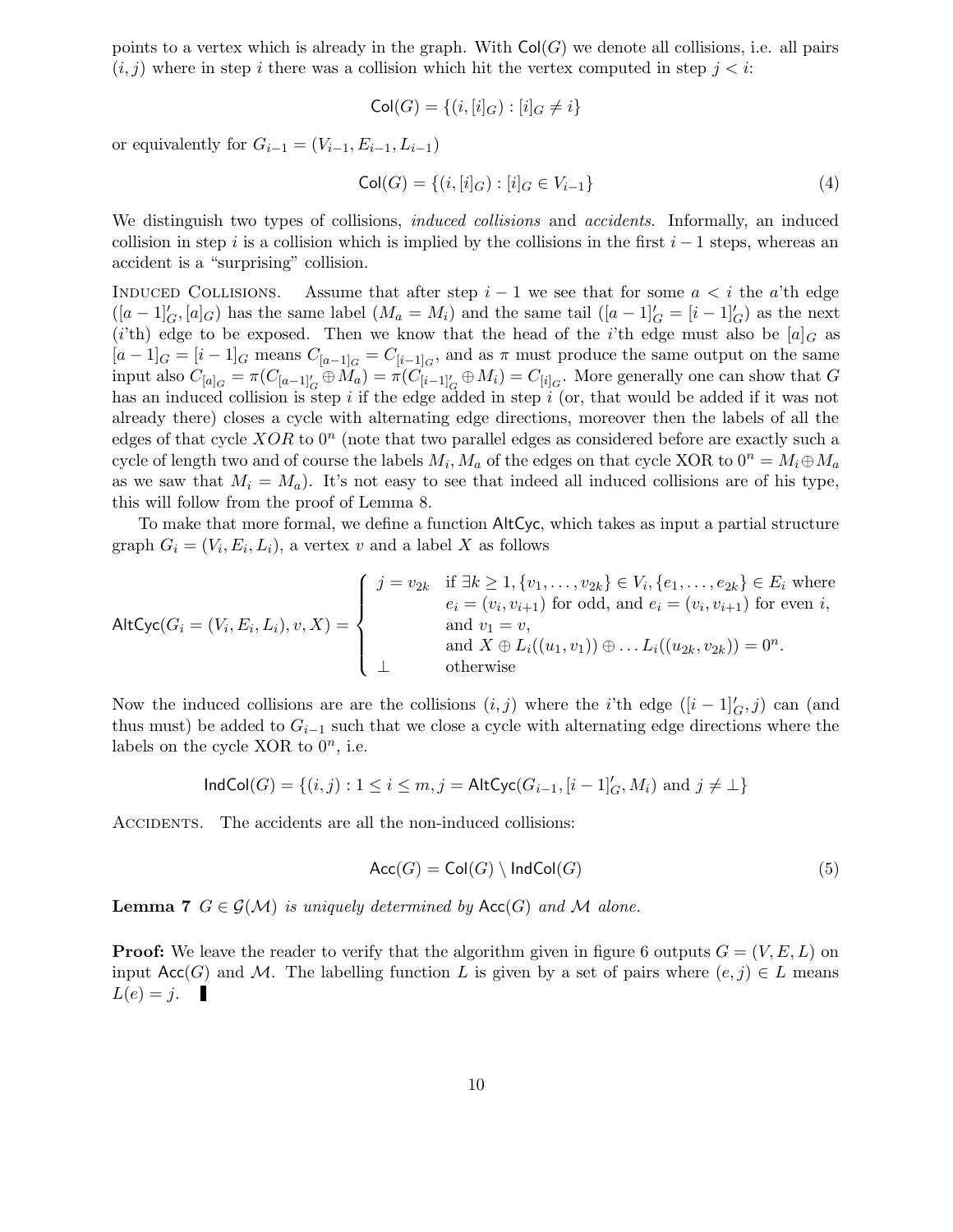algorithm  $Acc2Graph(A, M)$   $// A = \{(i_1, j_1), \ldots, (i_t, j_t)\}$  $V \leftarrow \{0\}, E \leftarrow \emptyset, L \leftarrow \emptyset, tail \leftarrow 0$ for  $i \leftarrow 1$  to  $m$  do **if**  $i \in \{m^1, \ldots, m^{t-1}\}$  then  $tail \leftarrow 0$  //postcondition:  $tail = [i-1]_G'$ , i.e. is the tail of the *i*'th edge. **if**  $\exists j$  s.t.  $(i, j) \in A$  **then**  $e \leftarrow (tail, j), tail \leftarrow j$  //Accident else if  $\mathsf{AltCyc}((V, E, L), M_i) = j \neq \bot$  then  $e \leftarrow (tail, j), tail \leftarrow j$  //Induced Collision **else**  $V \leftarrow V \cup i, e \leftarrow (tail, i), tail \leftarrow i \text{ // No collision, add vertex } i$  $E \leftarrow E \cup e, L \leftarrow L \cup (e, M_i)$  //Add edge e and define label for e. return  $G \leftarrow (V, E, L)$ 

#### Figure 3:

Let  $\mathcal{G}^a(\mathcal{M}) = \{G : G \in \mathcal{G}(\mathcal{M}), |\text{Acc}(G)| = a\}$  denote all structure graphs with exactly a accidents. By the previous lemma every  $G \in \mathcal{G}^a(\mathcal{M})$  is determined by its accidents, i.e. a tuples  $(i, j)$  where  $0 \leq j < i \leq m$ , thus

$$
|\mathcal{G}^a(\mathcal{M})| \le \left(\frac{(m+1)m}{2}\right)^a \tag{6}
$$

The following lemma states that the probability that a randomly sampled structure graph will be some particular graph H is exponentially small in  $Acc(H)$ .

**Lemma 8** Let  $n \geq 1, t \geq 1, \mathcal{M} = \{M_1, \ldots, M_t\}$  where  $M_i \in B_n^{m_i}$  and  $m = m_1 + \ldots + m_t$ . Then for any structure graph  $H \in \mathcal{G}(\mathcal{M})$ :

$$
\Pr[G \stackrel{\$}{\leftarrow} \mathcal{G}(\mathcal{M}): G = H] \leq (2^n - m)^{-|\text{Acc}(H)|}
$$

The lemma builds on an unpublished technique from [8, 9]. A proof is given in Appendix B.

**Lemma 9** With  $M, m$  as in the previous lemma

$$
\Pr[G \stackrel{\$}{\leftarrow} \mathcal{G}(\mathcal{M}): |\mathsf{Acc}(G)| \ge 2] \le \frac{4m^4}{2^{2n}}
$$

Proof:

$$
\Pr[G \stackrel{\$}{\leftarrow} \mathcal{G}(\mathcal{M}) : |\text{Acc}(G)| \ge 2] = \sum_{i=2}^{\infty} \Pr[G \stackrel{\$}{\leftarrow} \mathcal{G}(\mathcal{M}) : |\text{Acc}(G)| = i]
$$
  

$$
\leq \sum_{i=2}^{\infty} \sum_{H \in \mathcal{G}^i(\mathcal{M})} \Pr[G \stackrel{\$}{\leftarrow} \mathcal{G}(\mathcal{M}) : G = H]
$$
  

$$
\leq \sum_{i=2}^{\infty} \frac{|\mathcal{G}^i(\mathcal{M})|}{(2^n - m)^i}
$$
(7)

$$
\leq \sum_{i=2}^{\infty} \left( \frac{(m+1)m}{2(2^n-m)} \right)^i \tag{8}
$$

$$
\leq \frac{4m^4}{2^{2n}} \tag{9}
$$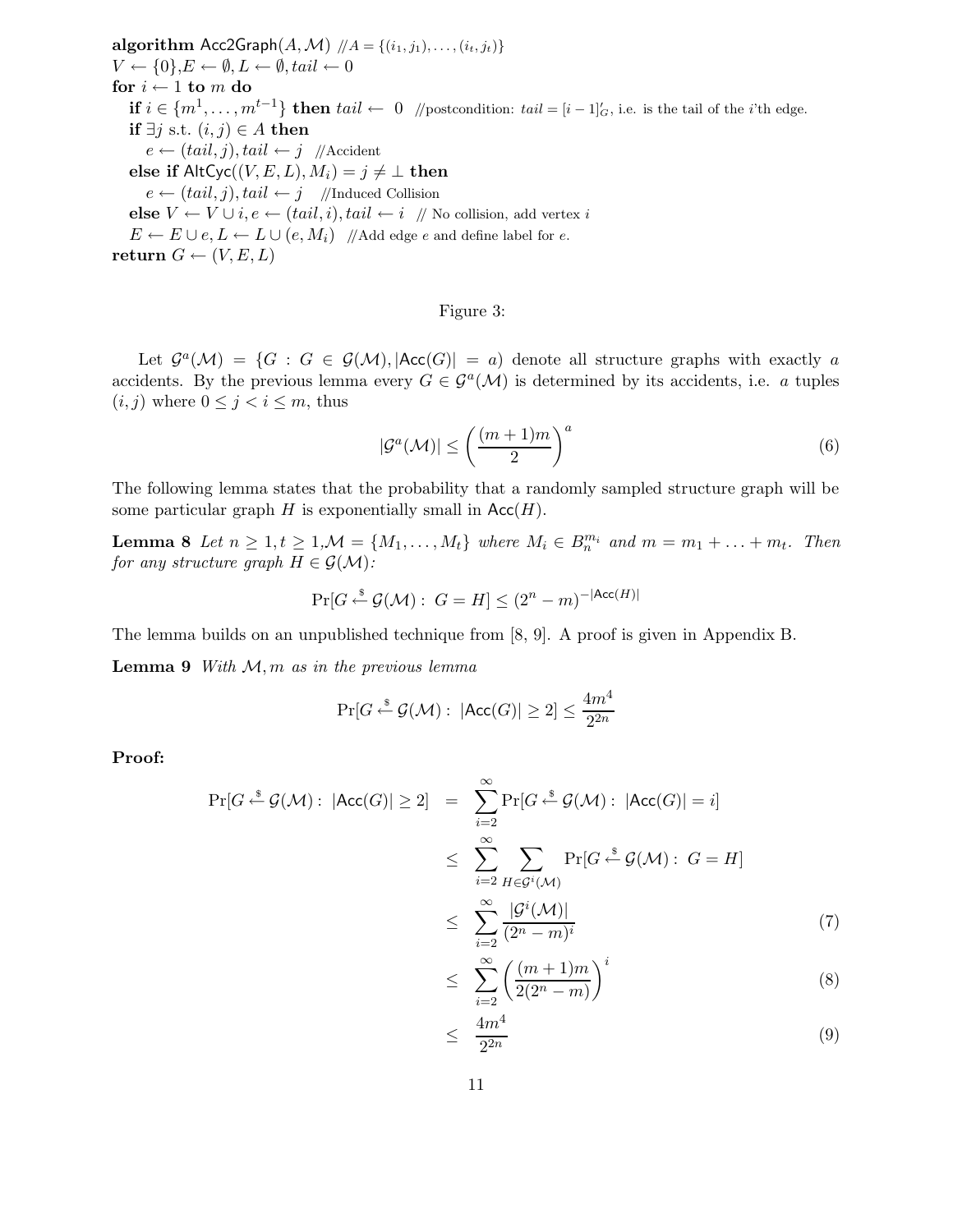We used Lemma 8 for (7) and eq.(6) for (8). For (9) we assumed that  $n > 1$  and  $m < 2^{n/2}$ . We can do so as if either  $n = 1$  or  $m \ge 2^{n/2}$  the lemma trivially holds as then the  $\frac{4m^4}{2^{2n}} \ge 1$  and 1 is a trivial bound for any probability.

CONVENTIONS FOR SECTION 7 AND 8. In the next two sections we will only consider the two accidents case  $\mathcal{M} = \{M_1, M_2\}$ . A  $G \in \mathcal{G}(M_1, M_2)$  consists of two paths, the "M<sub>1</sub>-path" which passes through the vertices  $0, [1]_G, \ldots, [m_1]_G$  and the " $M_2$ -path"  $0, [m_1 + 1]_G, \ldots, [m_1 + m_2]_G$ . With  $V_j^i(G)$  we denote the *i*'th vertex on the  $M_j$ -path, i.e. for  $1 \leq i \leq m_1 : V_1^i(G) \stackrel{\text{def}}{=} [i]_G$ , for  $1 \leq i \leq m_2 : V_2^i(G) \stackrel{\text{def}}{=} [i + m_1]_G$  and  $V_1^0(G) = V_2^0(G) = 0$ .  $\ell \geq m_1, m_2$  will always denote an upper bound on the message length.

Further if P is a predicate on structure graphs. Then  $\phi_{M_1,M_2}[P]$  will denote the set of structure graphs  $G$  having exactly one accident and satisfying the predicate  $P$ :

$$
\phi_{M_1,M_2}[P] = \{ G \in \mathcal{G}^1(M_1,M_2) : G \text{ satisfies } P \}.
$$

For example, predicate P might be  $V_1^{m_1}(\cdot) = V_2^{m_2}(\cdot)$  and in that case  $\phi_{M_1,M_2}[V_1^{m_1} = V_2^{m_2}]$  is  $\{G \in \mathcal{G}^1(M_1, M_2) : V_1^{m_1}\}$  $\chi_1^{m_1}(G) = V_2^{m_2}$  $_{2}^{rm_{2}}(G)\}.$ 

Recall that in our graph view an accident corresponds to a collision which does not close a cycle with alternating edge directions. This is not a very convenient definition to work with. But as in the following two sections we will only consider the two message case and structure graphs with at most one accident we can take on a simpler view, for this we define trueCol( $G$ ) to denote all collisions in G except those which are due to parallel edges. Or equivalently, the true collisions are the collisions which increase the indegree of some vertex. For  $G_{i-1} = (V_{i-1}, E_{i-1}, L_{i-1})$  (compare this to eq. (4)) the true collisions are

$$
\mathsf{trueCol}(G) = \{ (i, [i]_G) : [i]_G \in V_{i-1} \land ([i-1]_G', [i]_G) \notin E_{i-1} \}
$$

Clearly trueCol(G)  $\subset$  Col(G) and  $\mathsf{acc}(G) \subset$  trueCol(G), but what makes this concept useful for us is that in the two message case the first two true collisions are always accidents

Lemma 10 For  $G \in \mathcal{G}(M_1, M_2)$ 

$$
\textbf{if } |\textsf{trueCol}(G_i)| \leq 2 \textbf{ then } \textsf{Acc}(G_i) = \textsf{trueCol}(G_i)
$$

As corollaries we get that the  $G \in \mathcal{G}(M_1, M_2)$  with exactly one accident also have exactly one true collision

$$
|\text{Acc}(G)| = 1 \iff |\text{trueCol}(G)| = 1
$$

and further that whenever we have two or more true collisions we also have at least tow accidents

$$
|\mathsf{trueCol}(G)| \ge 2 \Rightarrow |\mathsf{Acc}(G)| \ge 2.
$$

So to exclude structure graphs which have two or more accidents it is sufficient to exclude those graphs which have more that two true collisions. To see that the lemma holds it is enough to show that there's no way to draw two paths, both starting at the same point such that the resulting graph has only one true collision and a cycle with alternating edge directions of length at least four, we leave the verification of that to the reader. Lemma 10 is tight in the sense that we can't replace the 2 with a 3 there. In figure 4 a structure graph  $G \in \mathcal{G}(A||B||C, D||E||F)$  is shown with three true collisions  $(4, 3), (5, 2), (6, 1)$  (the edges  $D, E, F$  account for those collisions) but only two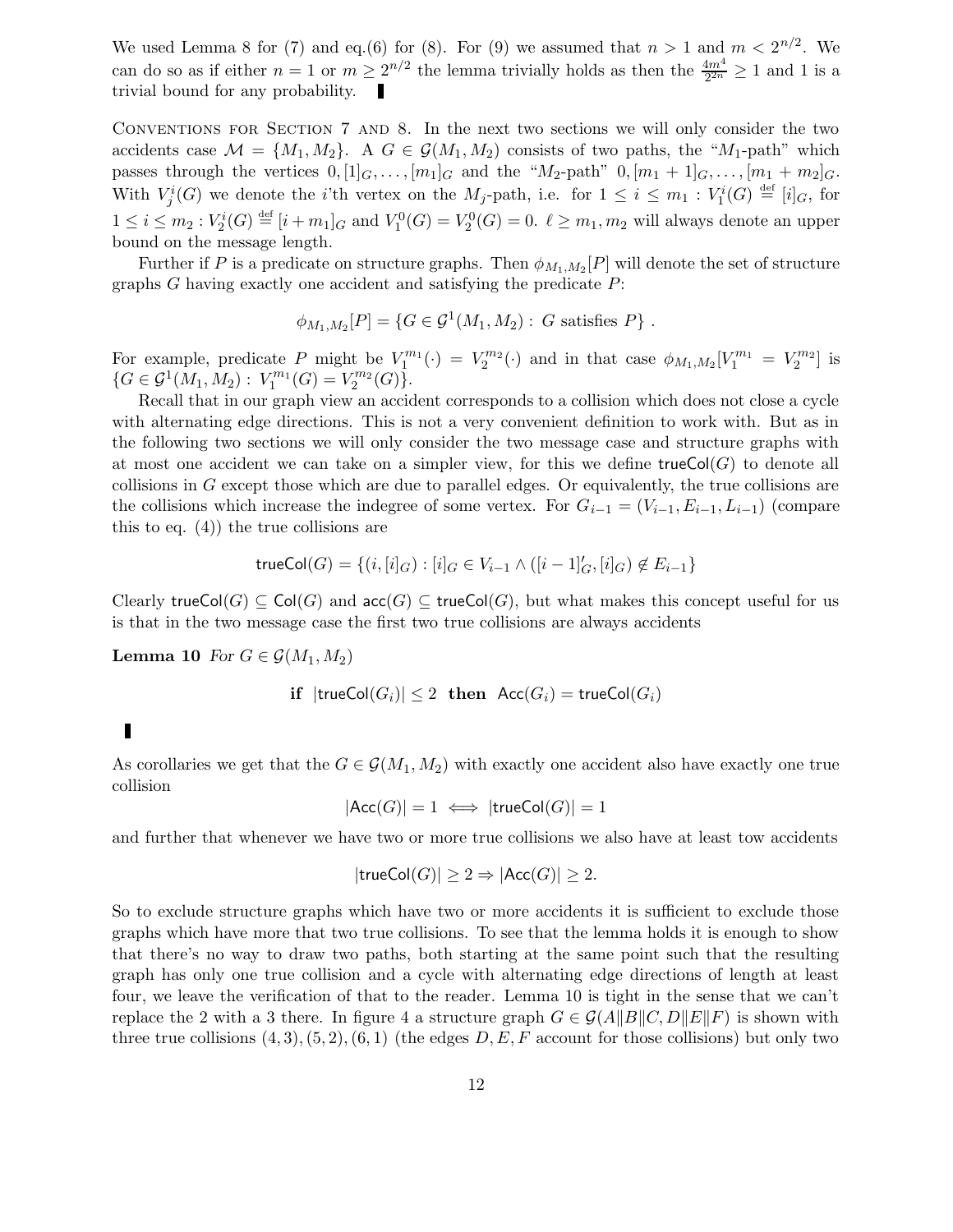

Figure 4: A  $G \in \mathcal{G}(A||B||C, D||E||F)$  with three true collisions but only two accidents.

accidents as the collision  $(6,1)$  is induced: the F-edge closes a cycle  $C_0 \stackrel{A}{\to} C_1 \stackrel{F}{\leftarrow} C_2 \stackrel{C}{\to} C_3 \stackrel{D}{\leftarrow} C_0$ with alternating edge directions. Like on every cycle with alternating edge directions the labels of the edges must XOR to  $0^n$ , so here  $A \oplus F \oplus C \oplus D = 0^n$  must hold. This can be derived from the following equalities implied by the graph:  $C_0 \oplus A = C_2 \oplus F$ ,  $C_0 \oplus D = C_2 \oplus C$ .

# $7 \quad \text{Bounding CP}_{n,m}^{\text{any}} \text{ (Proof of Lemma 5)}$

In this section we prove Lemma 5, showing that  $\mathbb{CP}_{n,\ell}^{\mathsf{any}} \leq 2d'(\ell)/2^n + 64\ell^4/2^{2n}$  for any  $n, \ell$ , thereby proving Lemma 5.

**Lemma 11** Let  $n \geq 1$  and  $1 \leq m_1, m_2 \leq \ell$ . Let  $M_1 \in B_n^{m_1}$  and  $M_2 \in B_n^{m_2}$  be distinct messages. Then

$$
\mathbf{CP}_{n,\ell}^{\mathsf{any}}(M_1, M_2) \le \frac{2 \cdot |\phi_{M_1, M_2}[V_1^{m_1} = V_2^{m_2}] |}{2^n} + \frac{64 \ell^4}{2^{2n}} \cdot \blacksquare
$$

**Proof:** With the probability over  $G \xleftarrow{\$} \mathcal{G}(M_1, M_2)$ , we have:

$$
\mathbf{CP}_n(M_1, M_2)
$$
  
=  $\Pr[V_1^{m_1} = V_2^{m_2}]$   
=  $\Pr[V_1^{m_1} = V_2^{m_2} \wedge \text{Acc}(G) = 1] + \Pr[V_1^{m_1} = V_2^{m_2} \wedge \text{Acc}(G) \ge 2]$  (10)  

$$
\log_{10}(V_1^{m_1} - V_2^{m_2}) = 4(m_1 + m_2)^4
$$

$$
\leq \frac{|\phi_{M_1,M_2}[V_1^{m_1}=V_2^{m_2}]|}{2^n - m_1 - m_2} + \frac{4(m_1+m_2)^4}{2^{2n}} \tag{11}
$$

$$
\leq \frac{|\phi_{M_1,M_2}[V_1^{m_1} = V_2^{m_2}]|}{2^n - 2\ell} + \frac{64\ell^4}{2^{2n}} \leq \frac{2 \cdot |\phi_{M_1,M_2}[V_1^{m_1} = V_2^{m_2}]|}{2^n} + \frac{64\ell^4}{2^{2n}}.
$$
\n(12)

In (10) above we used that  $Pr[V_1^{m_1} = V_2^{m_2} \wedge Acc(G) = 0] = 0$  as  $V_1^{m_1} = V_2^{m_2}$  with  $M_1 \neq M_2$ implies that there is at least one accident. In (11) we first used Lemma 8, and then used Lemma 9. In (12) we assumed that  $\ell \leq 2^{n/2-1.5}$ , which we can do as otherwise  $64\ell^4/2^{2n} \geq 1$ .

Next we bound the size of the set that arises above:

**Lemma 12** Let  $n, \ell \geq 1$  and  $1 \leq m_2 \leq m_1 \leq \ell$ . Let  $M_1 \in B_n^{m_1}$  and  $M_2 \in B_n^{m_2}$  be distinct messages. Then

$$
|\phi_{M_1,M_2}[V_1^{m_1}=V_2^{m_2}]| \leq d'(\ell) . \quad \blacksquare
$$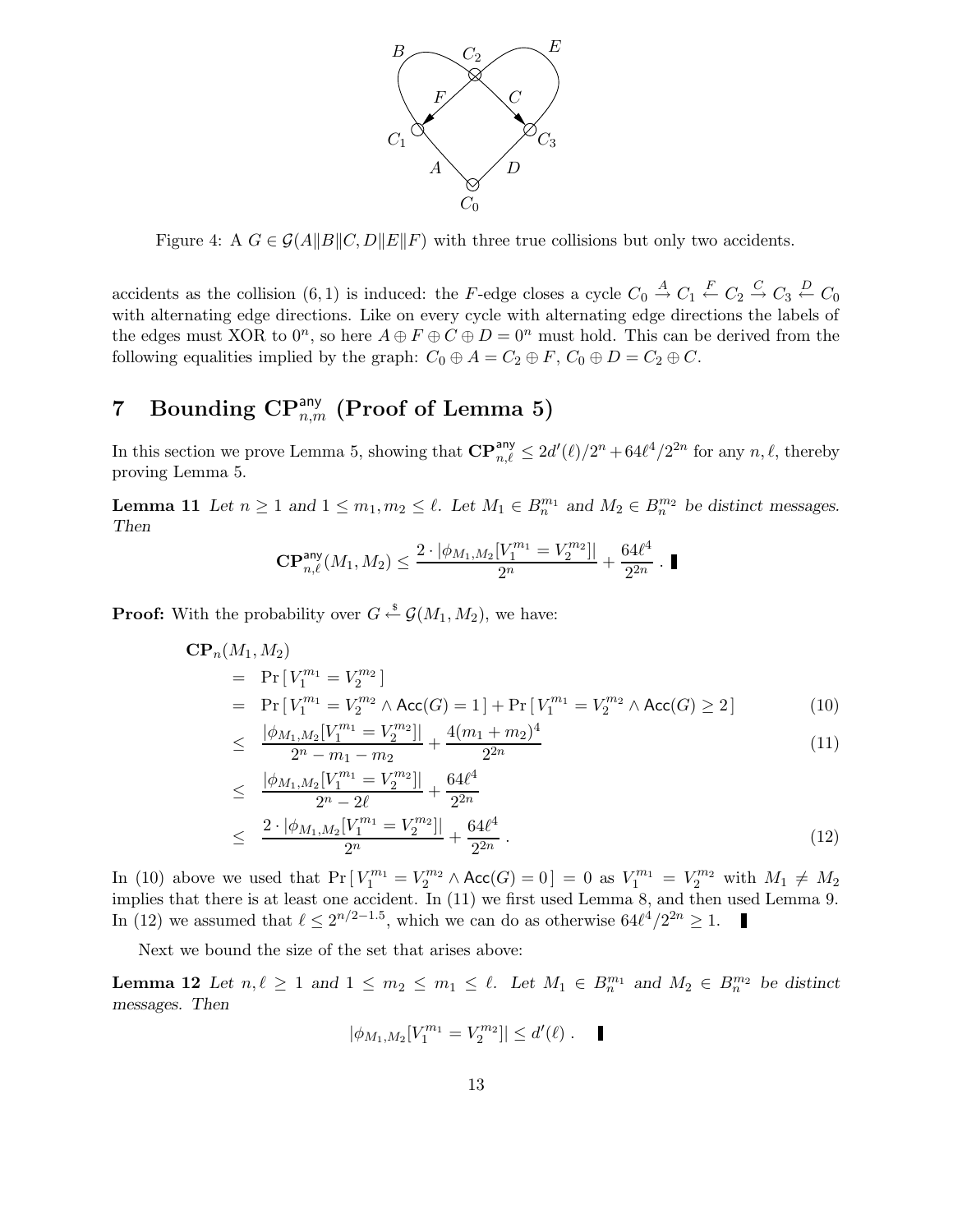Putting together Lemmas 11 and 12 completes the proof of Lemma 5.

**Proof of Lemma 12:** Let  $k \geq 0$  be the largest integer such that  $M_1, M_2$  have a common suffix of k blocks. Note that  $V_1^{m_1} = V_2^{m_2}$  iff  $V_1^{m_1-k} = V_2^{m_2-k}$ . Thus, we may consider  $M_1$  to be replaced by  $M_1^{1 \to m_1-k}$  and  $M_2$  to be replaced by  $M_2^{1 \to m_2-k}$ , with  $m_1, m_2$  correspondingly replaced by  $m_1 - k$ ,  $m_2 - k$  respectively. We now have distinct messages  $M_1, M_2$  of at most  $\ell$  blocks each such that either  $m_2 = 0$  or  $M_1^{m_1} \neq M_2^{m_2}$ . (Note that now  $m_2$  could be 0, which was not true before our transformation.) Now consider three cases. The first is that  $m_2 \geq 1$  and  $M_2$  is a prefix of  $M_1$ . This case is covered by Lemma 13. (Note in this case it must be that  $m_1 > m_2$  since  $M_1, M_2$ are distinct and their last blocks are different.) The second case is that  $m_2 = 0$  and is covered by Lemma 14. (In this case,  $m_1 \geq 1$  since  $M_1, M_2$  are distinct.) The third case is that  $m_2 \geq 1$  and  $M_2$  is not a prefix of  $M_1$ . This case is covered by Lemma 15.

**Lemma 13** Let  $n \geq 1$  and  $1 \leq m_2 < m_1 \leq \ell$ . Let  $M_1 \in B_n^{m_1}, M_2 \in B_n^{m_2}$ . Assume  $M_2$  is a prefix of  $M_1$  and  $M_1^{m_1} \neq M_2^{m_2}$ . Then  $|\phi_{M_1,M_2}[V_1^{m_1} = V_2^{m_2}]$  $\left| \sum_{2}^{m_{2}}\right| \leq d'(\ell).$ 

**Proof:** Because  $M_2$  is a prefix of  $M_1$  we have that  $V_2^{m_2} = V_1^{m_2}$  $t_1^{m_2}$ , and thus  $|\phi_{M_1,M_2}[V_1^{m_1} = V_2^{m_2}]$  $\left\lfloor \frac{m_2}{2} \right\rfloor \right| =$  $|\phi_{M_1,M_2}[V_1^{m_2}=V_1^{m_1}]$  $\binom{m_1}{1}$ . We now bound the latter.

Let  $G \in \mathcal{G}^1(M_1, M_2)$ . Then we claim that  $V_1^{m_1}(G) = V_1^{m_2}(G)$  implies that there exists a  $t > m_2$ such that

- 1. The (only) accident in G is a  $(t, V_1^{m_2})$  $\binom{m_2}{1}$ -accident.
- 2.  $t m_2$  divides  $m_1 m_2$ .

Before we prove the two points we'll show why they imply the lemma. First note that here  $V_1^{m_2} \stackrel{\text{def}}{=}$  $[m_2]_G = m_2$  as the first accident happens after step  $m_2$  and thus  $[m_2]_G = m_2$ . Further, by Lemma 7 every  $G \in \phi_{M_1,M_2}[V_1^{m_2} = V_1^{m_1}]$  corresponds to a pair  $(t, V_1^{m_2}) = (t, m_2)$  where t satisfies the second point. Now there are exactly  $d(m_1 - m_2) \le d'(\ell)$  different t's which satisfy the second point. To see the first point we observe that  $\text{in}_G(V_1^{m_2}(G)) = 2$  as by  $V_1^{m_1}(G) = V_1^{m_2}(G)$  the vertex  $V_1^{m_2}$  $M_1^{m_2}(G)$  has ingoing edges with distinct labels  $M_1^{m_1} \neq M_1^{m_2}$  and edges with distinct labels cannot be parallel.<sup>2</sup> So there was an accident  $(t, V_1^{m_2})$  $\chi_1^{m_2}(G)$  for some  $t \geq m_2$ .

We now prove the second point. We just saw that  $G_t$  (the subgraph of G build by the t first edges) is a  $\rho$ -shaped graph where the cycle has length  $t - m_2$ . Now either  $t = m_1$  (then the second point is satisfied), or the remaining  $m_1 - t > 0$  edges of the  $M_1$  path must be drawn such that we come back to the vertex  $m_2$ . As we already used up or only accident, the only possibility is to go along the cycle (note that if we leave the  $\rho$  then there's no way to come back without a second accident<sup>3</sup>). But then we'll only end up in  $m_2$  (and thus satisfy  $V_1^{m_1}$  $\chi_1^{m_1}(G) = V_1^{m_2}$  $\binom{m_2}{1}(G)$  if the remaining  $m_1 - m_2$ edges are a multiple of the cycle length  $t - m<sub>2</sub>$ .

**Lemma 14** Let  $n \geq 1$  and  $1 \leq m_1 \leq \ell$ . Let  $M_1 \in B_n^{m_1}$ , let  $M_2 = \varepsilon$  and let  $m_2 = 0$ . Then  $|\phi_{M_1,M_2}[V_1^{m_1} = V_2^{m_2}]$  $\left| \sum_{2}^{m_{2}}\right| \leq d'(\ell).$ 

<sup>&</sup>lt;sup>2</sup>As this would mean that the permutation which generated the structure-graph produces the same output on different inputs. This is one of the arguments where it is crucial that we only consider permutations and not general functions.

<sup>&</sup>lt;sup>3</sup>Recall that here accidents are equivalent to true collisions.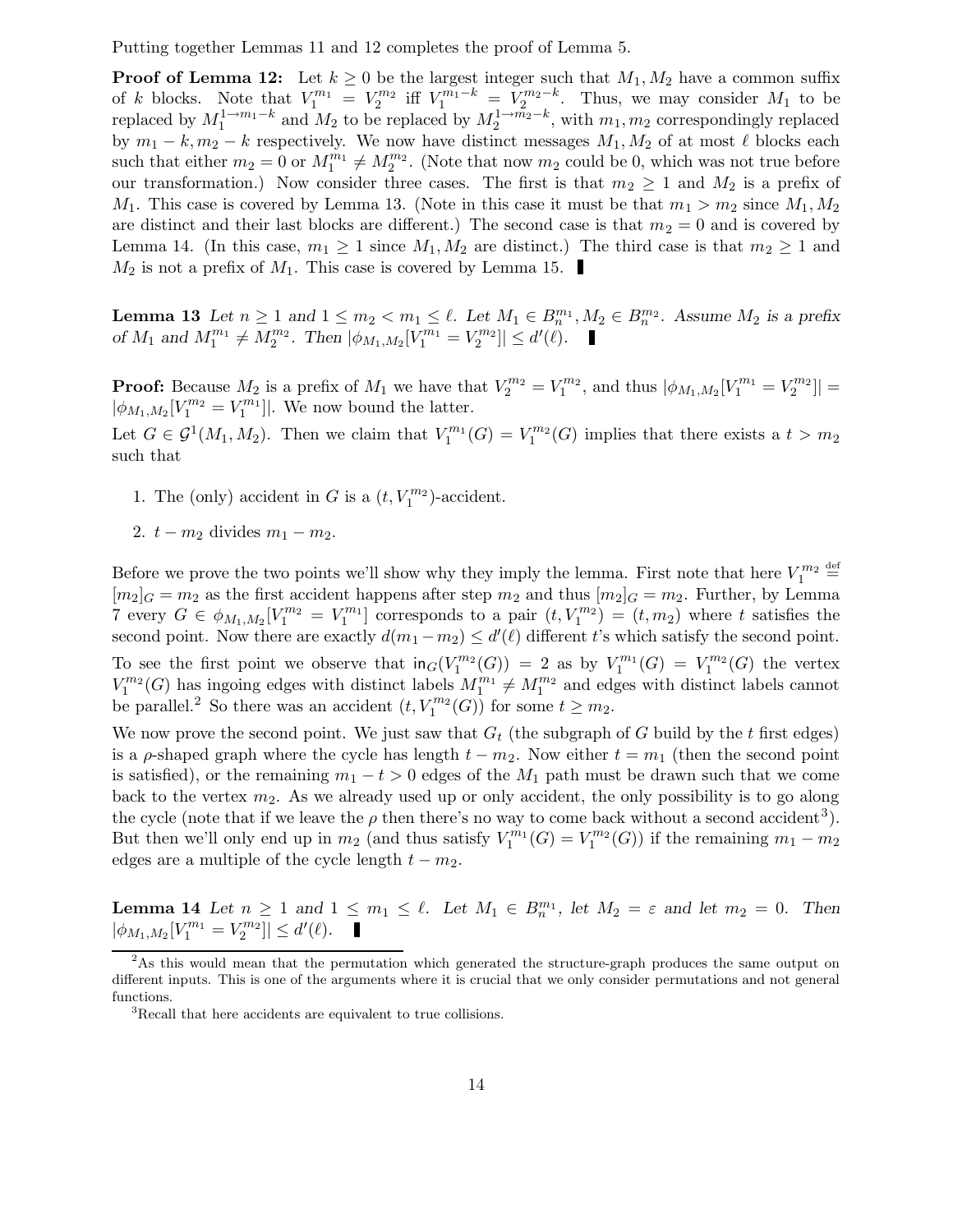

Figure 5: Some shapes where the  $M_1$ -path (solid line) makes a loop. In the first three cases the  $M_1$ -path passes only once through  $V_1^p$  (the dot), and we see that we cannot draw the  $M_2$ -path such 1 that  $V_2^{m_2} \in \{V_1^{p+1}$  $V_1^{p+1}, \ldots, V_1^{m_1}$  $\binom{m_1}{1}$  without a second accident in any of those cases. In the last graph  $V_2^{m_2} \in \{V_1^{p+1}$  $\{V_1^{p+1}, \ldots, V_1^{m_1}\},\$  but there also  $V_1^p \in \{V_1^0, \ldots, V_1^{p-1}\}$  $V_1^{p-1}, V_1^{p+1}$  $\{y_1^{p+1}, \ldots, V_1^{m_1}\}.$ 

**Proof:** Use an argument similar to that of Lemma 13, noting that  $V_{m_1}^0(G) = V_1^0(G)$  implies that  $\text{in}_G(V_1^0(G)) \geq 1.$ 

**Lemma 15** Let  $n \geq 1$  and  $1 \leq m_2 \leq m_1 \leq \ell$ . Let  $M_1 \in B_n^{m_1}, M_2 \in B_n^{m_2}$ . Assume  $M_2$  is not a prefix of  $M_1$  and  $M_1^{m_1} \neq M_2^{m_2}$ . Then  $|\phi_{M_1,M_2}[V_1^{m_1} = V_2^{m_2}]$  $\binom{m_2}{2} \leq 1.$ 

**Proof:** Let  $p \in [0..m_2-1]$  be the largest integer such that  $M_1^{1\to i} = M_2^{1\to i}$  for all  $i \in [1..p]$ . Then  $V_1^i = V_2^i$  for  $i \in [1..p]$  and  $V_1^{p+1}$  $V_1^{p+1} \neq V_2^{p+1}$  $V_1^{p+1}$ . Now to have  $V_1^{m_1} = V_2^{m_2}$  we need an accident. Since  $M_1^{m_1} \neq M_2^{m_2}$  and there is only one accident, the only possibility is that this is a  $(m_1, m_1 + m_2)$ accident. Thus, there is only one way to draw the graph.

# $8 \quad \text{Boundary } \text{FCP}^{\text{pf}}_{n,\ell} \text{ (Proof of Lemma 2)}$

In this section we show that  $\mathbf{FCP}_{n,\ell}^{\mathsf{pf}} \leq 8\ell/2^n + 64\ell^4/2^{2n}$  thereby proving Lemma 2. Recall that  $pf(M_1, M_2)$  = false iff  $M_1$  is not a prefix of  $M_2$  and  $M_2$  is not a prefix of  $M_1$ . The proof of the following is similar to the proof of Lemma 11 and is omitted.

**Lemma 16** Let  $n \geq 1$  and  $1 \leq m_1, m_2 \leq \ell$ . Let  $M_1 \in B_n^{m_1}, M_2 \in B_n^{m_2}$  with  $\mathsf{pf}(M_1, M_2) = \mathsf{false}$ . Then

$$
\mathbf{FCP}_{n,\ell}^{\mathsf{pf}}(M_1,M_2) \leq \frac{2 \cdot \left| \phi_{M_1,M_2}[V_2^{m_2} \in \{V_1^1,\ldots,V_1^{m_1},V_2^1,\ldots,V_2^{m_2-1}\}]\right|}{2^n} + \frac{64\ell^4}{2^{2n}}.
$$

Next we bound the size of the set that arises above:

**Lemma 17** Let  $n, \ell \ge 1$  and  $1 \le m_1, m_2 \le \ell$ . Let  $M_1 \in B_n^{m_1}, M_2 \in B_n^{m_2}$  with  $\mathsf{pf}(M_1, M_2) = \mathsf{false}$ . Then

$$
\left|\phi_{M_1,M_2}[V_2^{m_2} \in \{V_1^1,\ldots,V_1^{m_1},V_2^1,\ldots,V_2^{m_2-1}\}]\right| \leq 4\ell.
$$

Putting together Lemmas 16 and 17 completes the proof of Lemma 2.

We denote by  $\text{cpl}(M_1, M_2)$  the number of blocks in the longest common block-prefix of  $M_1, M_2$ . That is,  $\text{cpl}(M_1, M_2)$  is the largest integer p such that  $M_1^i = M_2^i$  for all  $i \in [1..p]$ . Define the predicate  $\mathsf{NoLoop}(G)$  to be true for structure graph  $G \in \mathcal{G}_2^1(M_1,M_2)$  iff  $V_1^0(G),\ldots,V_1^{m_1}$  $\binom{m_1}{1}(G)$  are all distinct and also  $V_2^0(G), \ldots, V_2^{m_2}$  $Z_2^{m_2}(G)$  are all distinct. Let Loop be the negation of NoLoop.

**Proof of Lemma 17:** Let  $p = \text{cpl}(M_1, M_2)$ . Since  $\text{pf}(M_1, M_2) = \text{false}$ , it must be that  $p < m_1, m_2$ and  $M_1^{p+1}$  $A_1^{p+1} \neq M_2^{p+1}$  $2^{p+1}$ . Note then that  $V_1^i = V_2^i$  for all  $i \in [0..p]$  but  $V_1^{p+1}$  $V_1^{p+1} \neq V_2^{p+1}$  $2^{r p+1}$ . Now we break up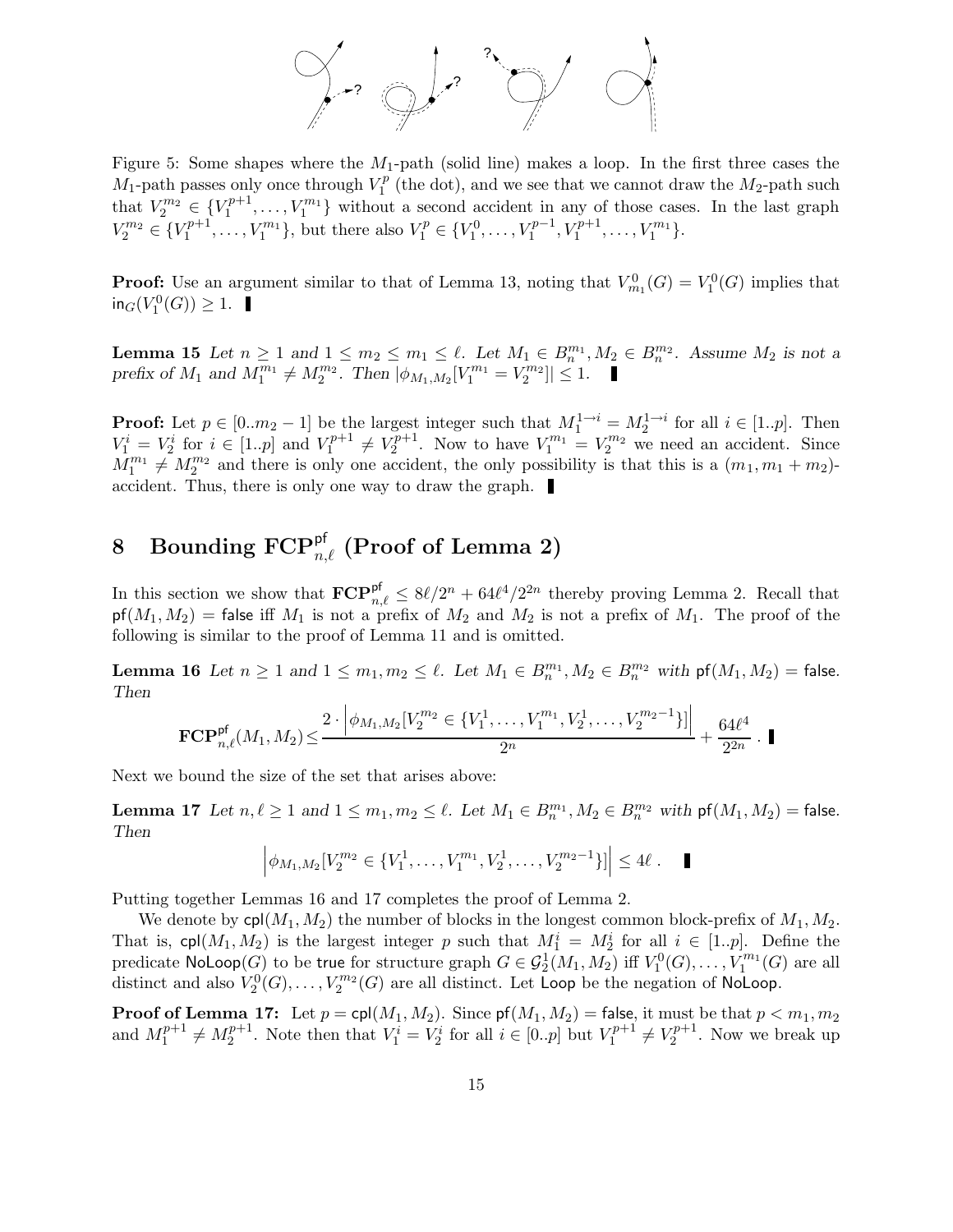

Figure 6: An example for the proof of Lemma 18 with  $m_1 = 5$  and  $M_1 = A||B||A||B$  for distinct  $A, B \in \{0, 1\}^n$ . Here we have  $N_5 = 5 - \mu_1(M_1^5) + 1 = 5 - \mu_1(B) + 1 = 5 - 3 + 1 = 3$  and  $N_4 = \mu_1(M_1^5) - \mu_1(M_1^{4 \to 5}) = \mu_1(B) - \mu_1(A||B) = 3 - 2 = 1$  and  $N_3 = \mu_1(M_1^{4 \to 5}) - \mu_1(M_1^{3 \to 5}) =$  $\mu_1(A||B) - \mu_1(B||A||B) = 2 - 1 = 1$  and  $N_2 = N_1 = 0$ . The first three graphs show the  $N_5$  cases, the fourth and the fifth graph show the single cases for  $N_4$  and  $N_3$ .

the set in which we are interested as

$$
\phi_{M_1,M_2}[V_2^{m_2} \in \{V_1^1,\ldots,V_1^{m_1},V_2^1,\ldots,V_2^{m_2-1}\}]
$$
  
=  $\phi_{M_1,M_2}[V_2^{m_2} \in \{V_2^1,\ldots,V_2^{m_2-1}\}] \cup \phi_{M_1,M_2}[V_2^{m_2} \in \{V_1^{p+1},\ldots,V_1^{m_1}\}].$ 

Lemma 18 implies that  $|\phi_{M_1,M_2}[V_2^{m_2} \in \{V_2^1,\ldots,V_2^{m_2-1}\}]| \leq m_2$  and Lemma 20 says that  $|\phi_{M_1,M_2}[V_2^{m_2} \in$  ${V_1^{p+1}}$  $\{p^{p+1},\ldots,V^{m_1}_1\}\wedge {\sf Noloop}]\leq m_1.$  It remains to bound  $|\phi_{M_1,M_2}[V^{m_2}_2\in \{V^{p+1}_1\}]\leq 0$  $\{V_1^{p+1},\ldots,V_1^{m_1}\}\wedge \textsf{Loop}$ ]. We use a case analysis, which is illustrated in Figure 5. The condition Loop means that either the  $M_1$ - or the  $M_2$ -path (or both) must make a loop. If the  $M_1$ -path makes a loop then we can only draw the  $M_2$ -path such that  $V_2^{m_2} \in \{V_1^{p+1}$  $\{y_1^{p+1}, \ldots, y_1^{m_1}\}\$  if the loop goes twice through  $V_1^p$  $I_1^p$ . The same argument works if only the  $M_2$ -path makes a loop. Thus

$$
\phi_{M_1,M_2}[V_2^{m_2} \in \{V_1^{p+1}, \ldots, V_1^{m_1}\} \land \text{Loop}] \subseteq \mathcal{S}_1 \cup \mathcal{S}_2
$$

where

$$
S_1 = \phi_{M_1, M_2}[V_1^p \in \{V_1^0, \dots, V_1^{p-1}, V_1^{p+1}, \dots, V_1^{m_1}\}]
$$
  
\n
$$
S_2 = \phi_{M_1, M_2}[V_2^p \in \{V_2^0, \dots, V_2^{p-1}, V_2^{p+1}, \dots, V_2^{m_2}\}].
$$

Lemma 19 says that  $|\mathcal{S}_1| \leq m_1$  and  $|\mathcal{S}_2| \leq m_2$ . Putting everything together, the lemma follows as  $2(m_1 + m_2) \leq 4\ell.$ 

**Lemma 18** Let  $n, m_1, m_2 \ge 1$ . Let  $M_1 \in B_n^{m_1}, M_2 \in B_n^{m_2}$  then for  $b \in \{1, 2\}$ ,

$$
\left| \phi_{M_1, M_2} [V_b^{m_b} \in \{V_b^0, V_b^1, \dots, V_b^{m_b - 1}\}] \right| = m_b \quad \blacksquare
$$

**Proof:** We prove only the claim for  $b = 1$ , and then briefly discuss how to extend the proof to  $b=2.$ 

If  $V_1^{m_1} \in \{V_1^0, \ldots, V_1^{m_1-1}\}\$  then there must be a  $(j, V_1^i)$ -accident for some  $i \in [0..m_1-1]$  and  $j \in [i+1..m_1]$  and then induced collisions in steps  $j+1$  to  $m_1$ . Thus  $V_1^{j+k} = V_1^{i+k}$  for all  $k \in [0..m_1-j]$ . For  $j \in [1..m_1]$  let  $N_j$  be the number of structure graphs  $G \in \mathcal{G}^1(M_1, M_2)$  such that  $V_1^{m_1}$  $V_1^{m_1}(G) \in \{V_1^0(G), \ldots, V_1^{m_1-1}\}$  $\binom{m_1-1}{1}(G)$  and there is a  $(V_1^i(G), j)$ -accident for some  $i \in [0..j-1]$ . Then

$$
\left|\phi_{M_1,M_2}[V_1^{m_1} \in \{V_1^0,\ldots,V_1^{m_1-1}\}]\right| = \sum_{j=1}^{m_1} N_j.
$$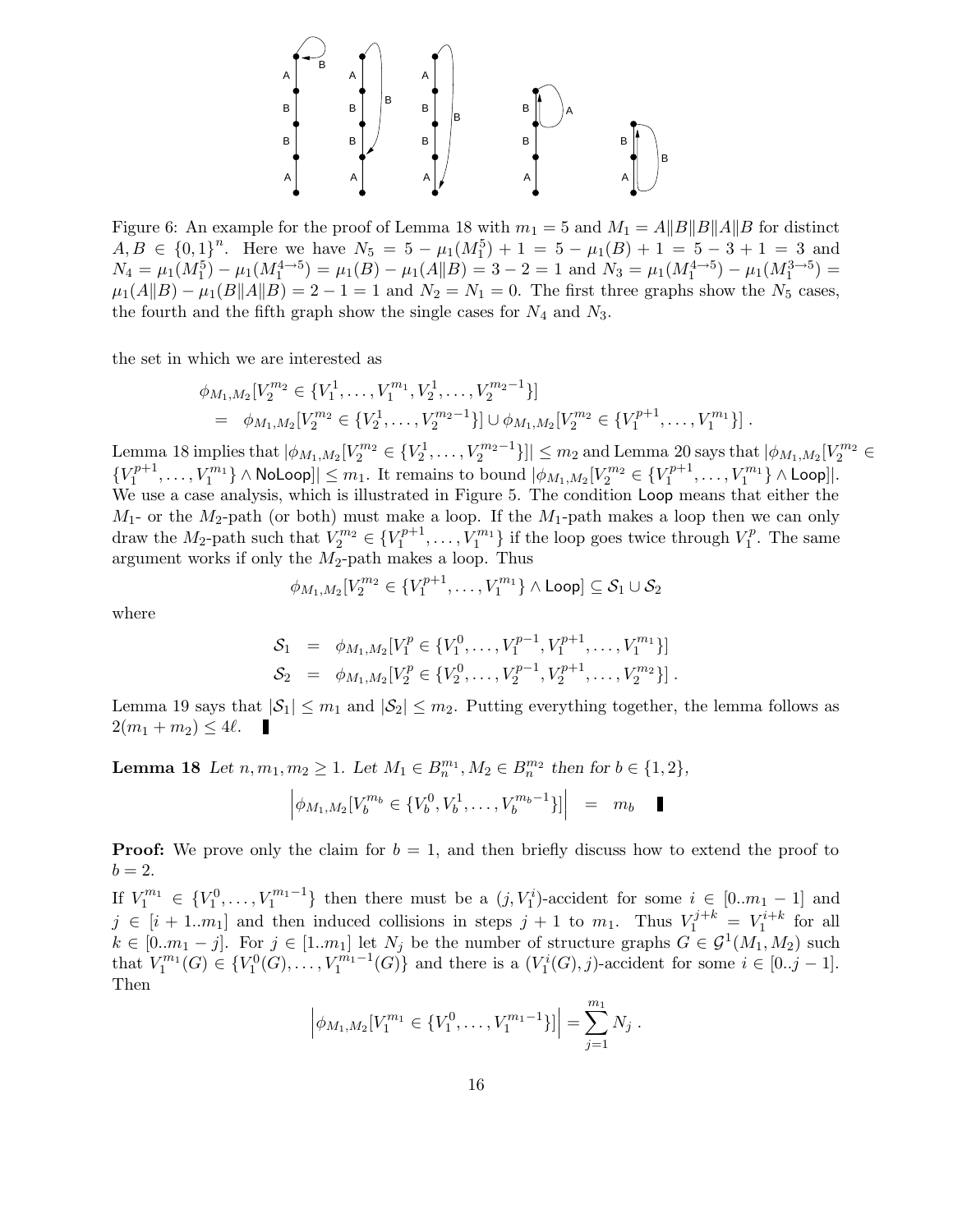

Figure 7: An example for the proof of Lemma 19 with  $m_1 = 5$ ,  $M_1 = A||B||B||A||D$  and  $r = 1$ , where  $A, B, D \in \{0, 1\}^n$  are distinct. (The large dot is  $V_1^r = V_1^1$ .) Here we have  $N_r = m - r = \mu_2(M_1^1) =$  $N_1 = m_1 - 1 - \mu_2(M_1^1) = 5 - 1 - \mu_2(A) = 5 - 1 - 1 = 3$ . Those cases correspond to the first three graphs in the figure. The fourth graph corresponds to  $N_{r-1} = N_0 = \mu_2(\star \parallel M_1^{1 \to r}) = \mu_2(\star \parallel A) = 1$ .

Let  $\mu_1(S)$  denote the number of block-aligned occurrences of the substring S in  $M_1$ . (For example,  $\mu_1(A \parallel B) = 2$  if  $M_1 = A \parallel B \parallel B \parallel A \parallel B$  for some distinct  $A, B \in \{0,1\}^n$ . It is possible to have a  $(m_1, V_1^i)$ -accident for any  $i \in [0..m_1-1]$  for which  $M_1^i \neq M_1^{m_1}$  (cf. Figure 6) and thus  $N_{m_1} = m_1 - \mu_1(M_1^{m_1}) + 1$ . It is possible to have a  $(V_1^i, m_1 - 1)$ -accident and also have  $V_1^{m_1} \in \{V_1^0, \ldots, V_1^{m_1-1}\}$  for any  $i \in [0 \ldots m_1-2]$  for which  $M_1^i \neq M_1^{m_1-1}$  and  $M_1^{i+1} = M_1^{m_1}$  and thus  $N_{m_1-1} = \mu_1(M_1^{m_1}) - \mu_1(M_1^{m_1-1 \to m_1})$ . In general for  $j \in [1 \ldots m_1-1]$  we have  $N_j =$  $\mu_1(M_1^{j+1\rightarrow m_1}$  $j+1 \rightarrow m_1 \rightarrow \mu_1 (M_1^{j \rightarrow m_1})$  $1^{(j \rightarrow m_1)}$ . Using cancellation of terms in the sum we have

$$
\sum_{j=1}^{m_1} N_j = m_1 + 1 - \mu_1(M_1^{1 \to m_1}) = m_1
$$

which proves the lemma for the case  $b = 1$ . The case for  $b = 2$  follows by symmetry, more precisely

$$
\left|\phi_{M_1,M_2}[V_b^{m_b} \in \{V_b^0, V_b^1, \dots, V_b^{m_b-1}\}]\right|
$$

is invariant under exchanging  $M_1$  with  $M_2$  and changing b (from 1 to 2 or 2 to 1) simultaneously. In fact, all predicates which do not make use of the representation of the vertices have this property (so for example  $V_1^5 = 5$  is not symmetric in the above sense but  $V_1^5 \notin \{V_1^0, \ldots, V_1^4\}$  is).

Next we have a generalization of Lemma 18.

**Lemma 19** Let  $n, m_1, m_2 \ge 1$ . Let  $M_1 \in B_n^{m_1}, M_2 \in B_n^{m_2}$  then for  $b \in \{1, 2\}$  and any  $r \in [0..m_b]$ ,  $\phi_{M_1,M_2}[V_b^r \in \{V_b^0, \ldots, V_b^{r-1}]$  $b^{r-1}, V_b^{r+1}$  $\left| \sum_{b}^{r+1}, \ldots, V_{b}^{m_{b}} \right| \leq m_{b}.$ 

**Proof:** We prove it for the case  $b = 1$ . (The case  $b = 2$  is analogous.) By Lemma 18 we have  $|\phi_{M_1,M_2}[V_1^r \in \{V_1^0, \ldots, V_1^{r-1}\}]| = r$ . It remains to show that

$$
\left|\phi_{M_1,M_2}[V_1^r \in \{V_1^{r+1},\ldots,V_1^{m_1}\} \wedge V_1^r \notin \{V_1^0,\ldots,V_1^r\}]\right| \leq m_1 - r.
$$

We may assume that  $V_1^i \neq V_1^j$  $\sum_{i=1}^{j}$  for all  $0 \leq i < j \leq r-1$ , as otherwise we have already used up our accident and there's no way to get  $V_1^r \in \{V_1^{r+1}, \ldots, V_1^{m_1}\}$  $\{r_1^{m_1}\}\$ any more. If  $V_r^{\in} \{V_1^{r+1}, \ldots, V_1^{m_1}\}$  $\{m_1\}\$  then there is a  $(i, V_1^j)$ <sup>1</sup>/<sub>1</sub>)-accident for some  $0 \leq j \leq r < i$ . For  $j \in [0..r]$  let  $N_j$  be the number of structure graphs  $G \in \mathcal{G}^1(M_1, M_2)$  such that  $V_1^r(G) \in \{V_1^{r+1}(G), \ldots, V_1^{m_1}\}$  $\{V_1^m(G)\},\ V_1^r(G)\not\in \{V_1^0(G),\ldots,V_1^r(G)\}\$ and there is a  $(i, V_1^j)$  $(i')$ -accident for some  $i \in [r+1..m_1]$ . Then

$$
\left|\phi_{M_1,M_2}[V_1^r \in \{V_1^{r+1}, \ldots, V_1^{m_1}\} \wedge V_1^r \notin \{V_1^0, \ldots, V_1^r\}]\right| = \sum_{j=0}^r N_j.
$$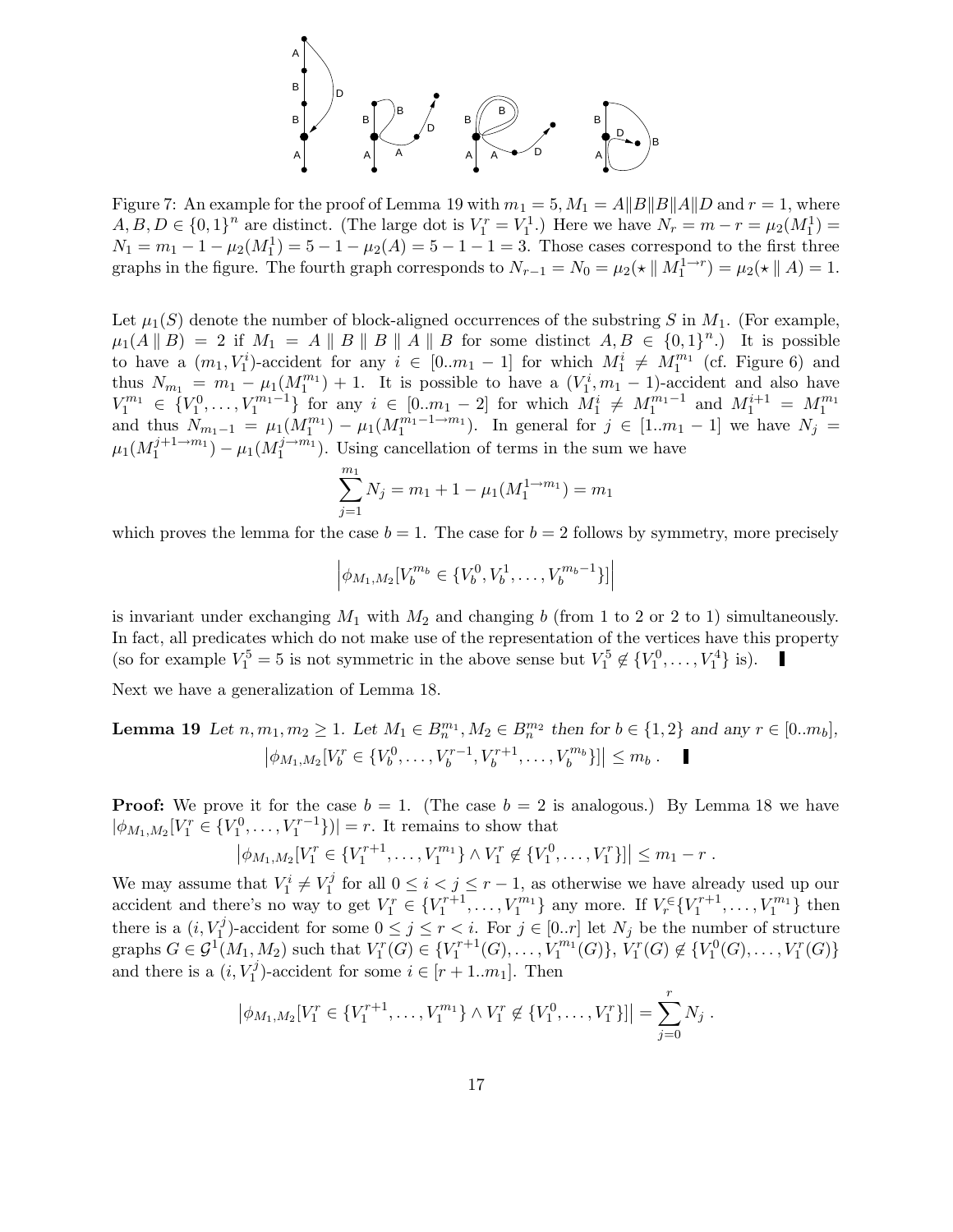

Figure 8: An example for the proof of Lemma 20 with  $M_1 = A||B||B||A||B$  and  $M_2 =$  $A||A||B||A||B||A$ , thus  $m_1 = 5, m_2 = 6, p = 1$ . Here  $\mu_3(S)$  is the number of block-aligned occurrences of S in  $M_1^{p+1\to m} = B||B||A||B$ . The solid line corresponds to  $M_1$  and the dotted line to  $M_2$ . We get  $N_{m_2} = N_6 = m_1 - p - \mu_3(M_2^{m_2}) = 5 - 1 - \mu_3(A) = 5 - 1 - 1 = 3$ , the three cases correspond to the first three graphs in the figure. Furthermore,  $N_5 = \mu_3(\star || A) - \mu_3(B|| A) = 1 - 1 = 0$ and  $N_4 = \mu_3(\star \parallel B \parallel A) - \mu_3(A \parallel B \parallel A) = 1 - 0 = 1$ , this last case corresponding to the last graph in the figure.

Let  $\mu_2(S)$  be the number of block-aligned occurrences of the substring S in  $M_1^{r+1 \to m_1}$ , and adopt the convention that  $\mu_2(M_1^0) = 0$ . Since we can only have an  $(j, V_1^r)$ -accident when  $M_1^j$  $j_1^j \neq M_1^r$ we have  $N_r = m - r - \mu_2(M_1^r)$ . For  $i > r$ , a  $(i, V_1^r)$ -accident is possible and will result in  $V_1^r \in$  ${V_1^{r+1}, \ldots, V_1^{m_1}}$  $\{X_{1}^{m_{1}}\}$  only if  $M_{1}^{i\rightarrow i+1} = X||M_{r}$  for some  $X \neq M_{1}^{r-1}$ . Now with  $\star$  being a wildcard standing for an arbitrary block we have  $N_{r-1} = \mu_2(\star \parallel M_1^r) - \mu_2(M_1^{r-1\to r})$ . In general, for  $j \in$ [1..*r* - 1] we have  $N_j = \mu_2(\star \parallel M_1^{j+1 \to r})$  $j+1 \to r$ <sub>1</sub> –  $\mu_2(M_1^{j \to r})$  $\binom{j\rightarrow r}{1}$  and  $N_0 = \mu_2(\star \parallel M_1^{1\rightarrow r})$ . Now, as  $\mu_2(\star \parallel S) \leq$  $\mu_2(S)$  for any S, we get

$$
\sum_{j=0}^r N_j \le m_1 - r \ . \quad \blacksquare
$$

**Lemma 20** Let  $n, m_1, m_2 \ge 1$ . Let  $M_1 \in B_n^{m_1}, M_2 \in B_n^{m_2}$  with  $\mathsf{pf}(M_1, M_2) = \mathsf{false}$ . Let  $p =$  $\text{cpl}(M_1, M_2)$ . Then

$$
\left|\phi_{M_1,M_2}[V_2^{m_2}\in\{V_1^{p+1},\ldots,V_1^{m_1}\}\wedge\text{Noloop}]\right|\leq m_1\ .\quad \blacksquare
$$

**Proof of Lemma 20:** The condition that NoLoop is true means that the neither the  $M_1$ - nor the  $M_2$ -path makes a loop. Thus the only possibility to get  $V_2^{m_2} \in \{V_1^{p+1}$  $V_1^{p+1}, \ldots, V_1^{m_1}$  $\binom{m_1}{1}$  here is to have an  $(j, i)$ -accident for some  $p < i \leq m_1$  and  $m_1 + p < j$  where  $M_1^{i \to i+m-j} = X \parallel M_2^{j+1 \to m_2}$  $i_2^{(n+1)}$  for an  $X \neq M_2^j$ <sup>2</sup>. Let  $N_j$  denote the number of those cases. Let  $\mu_3(S)$  denote the number of block-aligned occurrences of the substring S in  $M_1^{p+1 \to m}$  $j^{p+1\rightarrow m}_{1}$ . Then for  $j = m_2$  we have

$$
N_{m_2}=m-p-\mu_3(M_2^{m_2})
$$

and for  $j = m_2 - 1$  we get

$$
N_{m-1} = \mu_3(\star \parallel M_2^{m_2}) - \mu_3(M_2^{m_2-1 \to m_2})
$$

and in general for  $p + 1 \leq j < m_2$ 

$$
N_j = \mu_3(\star \parallel M_2^{j+1 \to m_2}) - \mu_3(M_2^{j \to m_2})
$$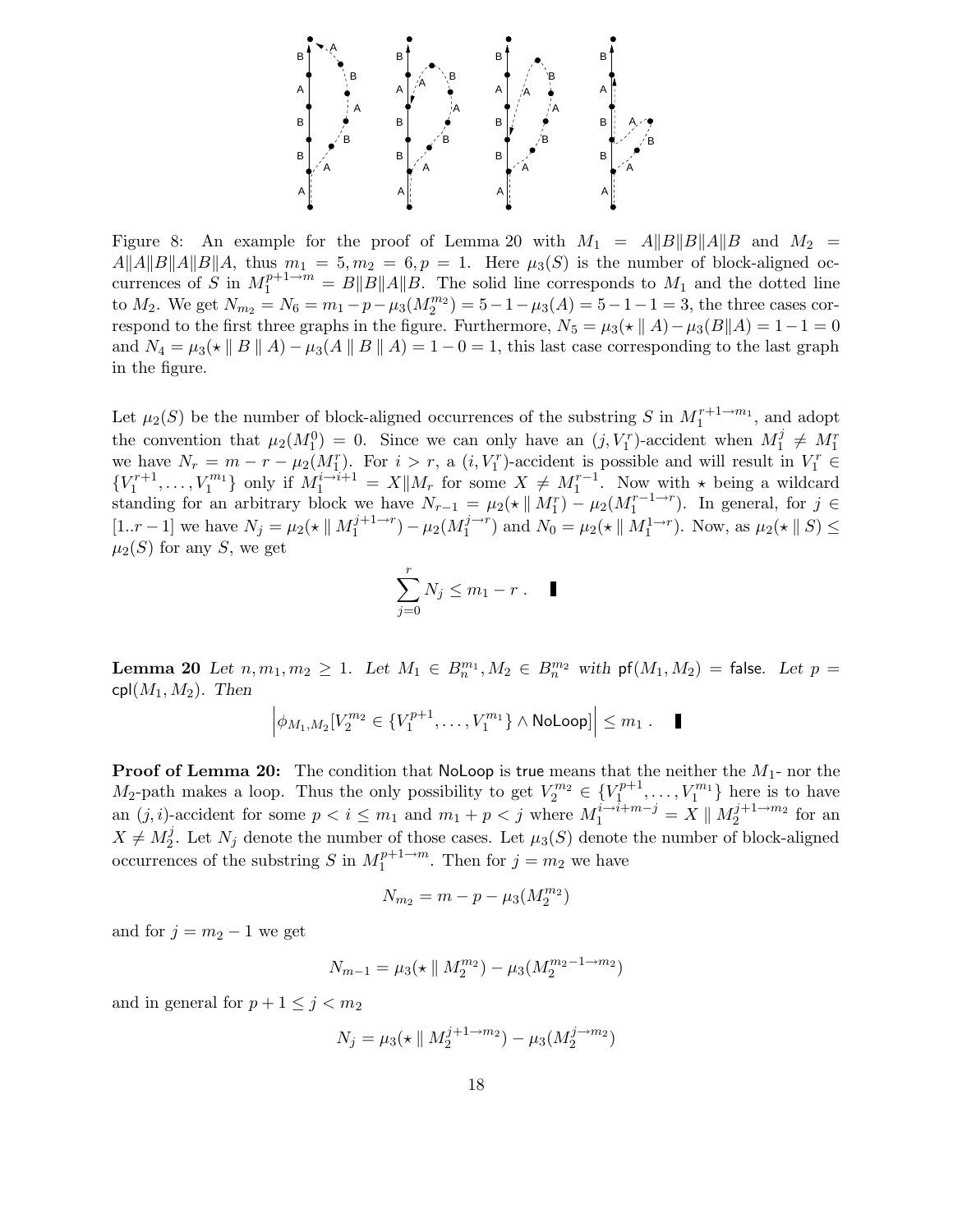Now as  $\mu_3(\star \parallel S) \leq \mu_3(S)$ , we get

$$
|\phi_{M_1,M_2}(V_2^{m_2} \in \{V_1^{p+1}, \ldots, V_1^{m_1}\} \wedge \text{Noloop})| = \sum_{j=p+1}^{m_2} N_j \le m-p \ . \quad \Box
$$

## Acknowledgments

Bart Preneel was the first we heard to ask, back in 1994, if the  $m<sup>2</sup>$  term can be improved in the CBC MAC bound of  $m^2q^2/2^n$ .

### References

- [1] M. Bellare, O. Goldreich, and A. Mityagin. The power of verification queries in message authentication and authenticated encryption. Cryptology ePrint Archive: Report 2004/309.
- [2] M. Bellare, J. Kilian, and P. Rogaway. The security of the cipher block chaining message authentication code. Journal of Computer and System Sciences (JCSS), vol. 61, no. 3, pp. 362– 399, 2000. Earlier version in Crypto '94.
- [3] M. Bellare, K. Pietrzak, and P. Rogaway. Improved security analyses for CBC MACs. Preliminary version of this paper, Advances in Cryptology – CRYPTO '05, Lecture Notes in Computer Science Vol. , V. Shoup ed., Springer-Verlag, 2005.
- [4] M. Bellare and P. Rogaway. The game-playing technique. Cryptology ePrint Archive: Report 2004/331.
- [5] A. Berendschot, B. den Boer, J. Boly, A. Bosselaers, J. Brandt, D. Chaum, I. Damgård, M. Dichtl, W. Fumy, M. van der Ham, C. Jansen, P. Landrock, B. Preneel, G. Roelofsen, P. de Rooij, and J. Vandewalle. Final Report of Race Integrity Primitives. Lecture Notes in Computer Science, vol. 1007, Springer-Verlag, 1995
- [6] R. Berke. On the security of iterated MACs. Diploma Thesis, ETH Zürich, August 2003.
- [7] J. Black and P. Rogaway. CBC MACs for arbitrary-length messages: the three-key constructions. Advances in Cryptology – CRYPTO '00, Lecture Notes in Computer Science Vol. 1880, M. Bellare ed., Springer-Verlag, 2000.
- [8] Y. Dodis. Personal communication to K. Pietrzak. 2004.
- [9] Y. Dodis, R. Gennaro, J. Håstad, H. Krawczyk, and T. Rabin. Randomness extraction and key derivation using the CBC, Cascade, and HMAC modes. Advances in Cryptology – CRYPTO '04, Lecture Notes in Computer Science Vol. 3152, M. Franklin ed., Springer-Verlag, 2004.
- [10] G. Hardy and E. Wright. An Introduction to the Theory of Numbers. Oxford University Press, 1980.
- [11] E. Jaulmes, A. Joux, and F. Valette. On the security of randomized CBC-MAC beyond the birthday paradox limit: a new construction. Fast Software Encryption '02, Lecture Notes in Computer Science Vol. 2365 , J. Daemen, V. Rijmen ed., Springer-Verlag, 2002.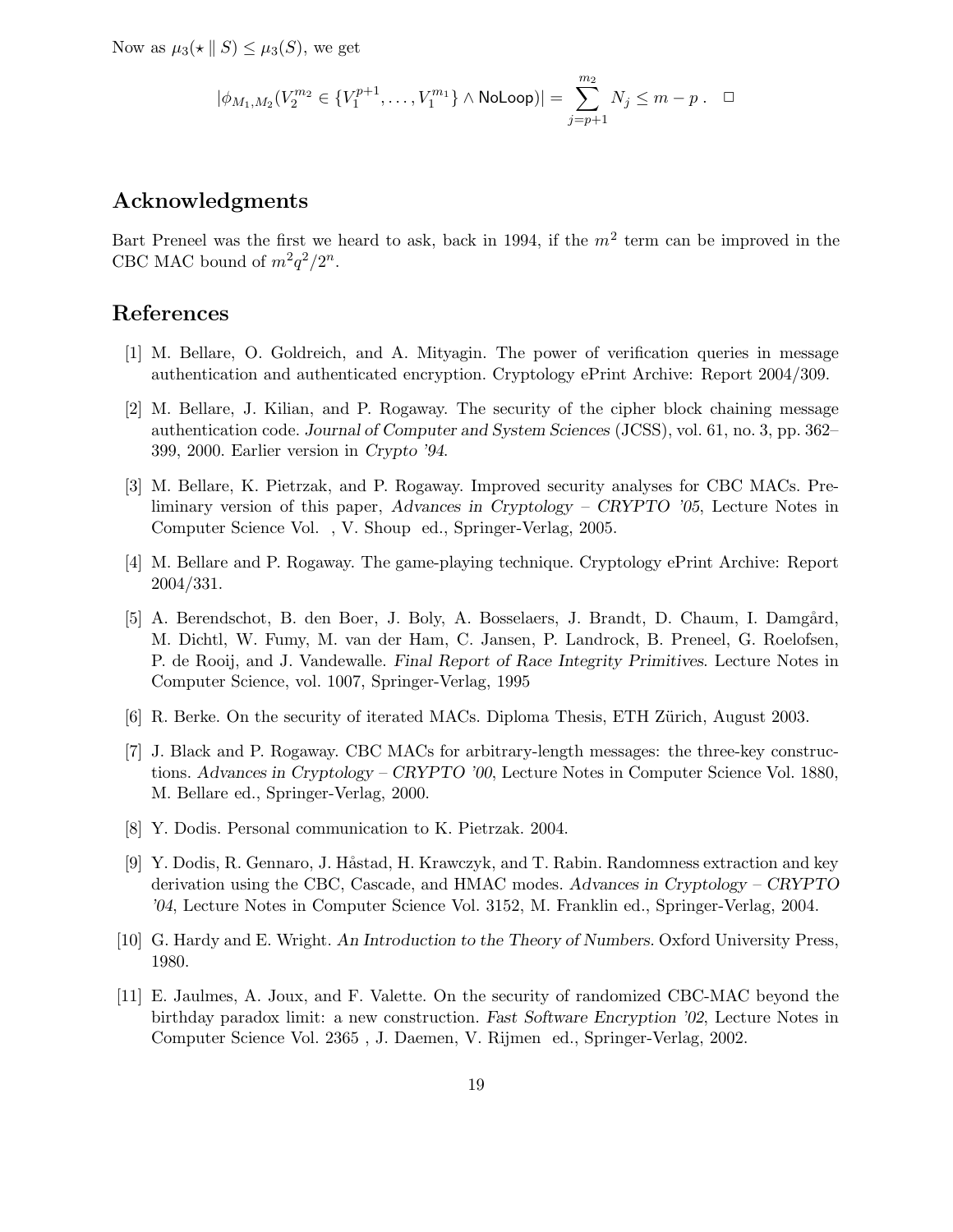- [12] J. Kilian and P. Rogaway. How to protect DES against exhaustive key search (an analysis of DESX). Journal of Cryptology, vol. 14, no. 1, pp. 17–35, 2001. Earlier version in Crypto '96.
- [13] U. Maurer. Indistinguishability of random systems. Advances in Cryptology EUROCRYPT '02, Lecture Notes in Computer Science Vol. 2332, L. Knudsen ed., Springer-Verlag, 2002.
- [14] National Institute of Standards and Technology, U.S. Department of Commerce, M Dworkin, author. Recommendation for block cipher modes of operation: the CMAC mode for authentication. NIST Special Publication 800-38B, May 2005.
- [15] E. Petrank and C. Rackoff. CBC MAC for real-time data sources. Journal of Cryptology, vol. 13, no. 3, pp. 315–338, 2000.
- [16] V. Shoup. Sequences of games: a tool for taming complexity in security proofs. Cryptology ePrint report 2004/332, 2004.
- [17] S. Vaudenay. Decorrelation over infinite domains: the encrypted CBC-MAC case. Communications in Information and Systems (CIS), vol. 1, pp. 75–85, 2001.
- [18] M. Wegman and L. Carter. New classes and applications of hash functions. Symposium on Foundations of Computer Science (FOCS), pp. 175–182, 1979.

# A Proof of Lemma 4

Let  $A \in \mathcal{A}_{q,n,m}^{\text{atk}}$ . We wish to bound  $\text{Adv}_{\text{ECBC}}(A) = \Pr[A^{\text{ECBC}_{\pi_1,\pi_2}} \Rightarrow 1] - \Pr[A^f \Rightarrow 1]$  where  $\pi_1, \pi_2 \stackrel{\$}{\leftarrow} \text{Perm}(n)$  and  $f \stackrel{\$}{\leftarrow} \text{Func}(n)$ . We realize ECBC by the game W1 that follows this paragraph:  $Pr[A^{ECBC_{\pi_1,\pi_2}} \Rightarrow 1] = Pr[A^{W1} \Rightarrow 1]$ . Define game W0 from game W1 by dropping the (shaded) statements that immediate follow the setting of *bad* at lines 12 and 13. Observe that  $Pr[A^f \Rightarrow 1] =$  $Pr[A^{W0} \Rightarrow 1]$ . Thus  $\mathbf{Adv}_{ECBC}(A) = Pr[A^{W1} \Rightarrow 1] - Pr[A^{W0} \Rightarrow 0]$  and, by the fundamental lemma of game playing,  $\mathbf{Adv}_{\text{ECBC}}(A) \leq \Pr[A^{\dot{W}0} \text{ sets } bad]$ . We now bound this quantity.

Initialize Game W1 (as written) and W0 (omit shaded statements) 00  $\pi_1 \stackrel{\hspace{0.1em}\mathsf{\scriptscriptstyle\$}}{\leftarrow} \mathrm{Perm}(n), \ \ \pi_2(X) \stackrel{}{\leftarrow}$  undefined for all  $X \in \{0,1\}^n, \ \ bad \leftarrow \mathsf{false}$ On query M 10  $X \leftarrow \text{CBC}_{\pi_1}(M)$ 11  $Y \stackrel{\$}{\leftarrow} \{0,1\}^n$ 12 if  $Y \in \text{Ran}(\pi_2)$  then  $bad \leftarrow \text{true}$ ,  $Y \stackrel{\hspace{0.1em}\mathsf{\scriptscriptstyle\$}}{\leftarrow} \overline{\text{Ran}}(\pi_2)$ 13 if  $X \in \text{Dom}(\pi_2)$  then  $bad \leftarrow \text{true}$ ,  $Y \leftarrow \pi_2(X)$ 14 return  $\pi_2(X) \leftarrow Y$ 

The probability that bad gets set at line 12 of game W0 is at most  $(1 + 2 + \cdots + (q - 1))/2^n$  $0.5q(q-1)/2^n$ . The probability that *bad* gets set at line 13 of game W0 is at most  $\binom{q}{2}$  $\left(\frac{q}{2}\right)\delta$  where  $\delta$  is the maximum of the probability that some two queries M and M' collide under  $\text{CBC}_{\pi_1}$ . Note that game W0 provides to the adversary no information about  $\pi_1$ , and so  $\delta \leq \mathbf{CP}_{n,m}^{\text{atk}}$ . Concluding, we have that  $Pr[A^{W2} \text{ sets } bad] \leq 0.5q(q-1)/2^n + 0.5q(q-1) \cdot \mathbf{CP}_{n,m}^{\text{atk}}$  and the lemma follows.

# B Proof of Lemma 8

Like in section 6 we let  $n \geq 1, t \geq 1, \mathcal{M} = \{M_1, \ldots, M_t\}$ , each  $M_i = M_i^1 \cdots M_i^{m_i} \in B_n^{m_i}$ . For  $1 \leq j \leq t : m^j = \sum_{i=1}^j m_i$  and  $m = m^t$ . The definitions of structure graphs  $\mathcal{G}(\mathcal{M})$  and accidents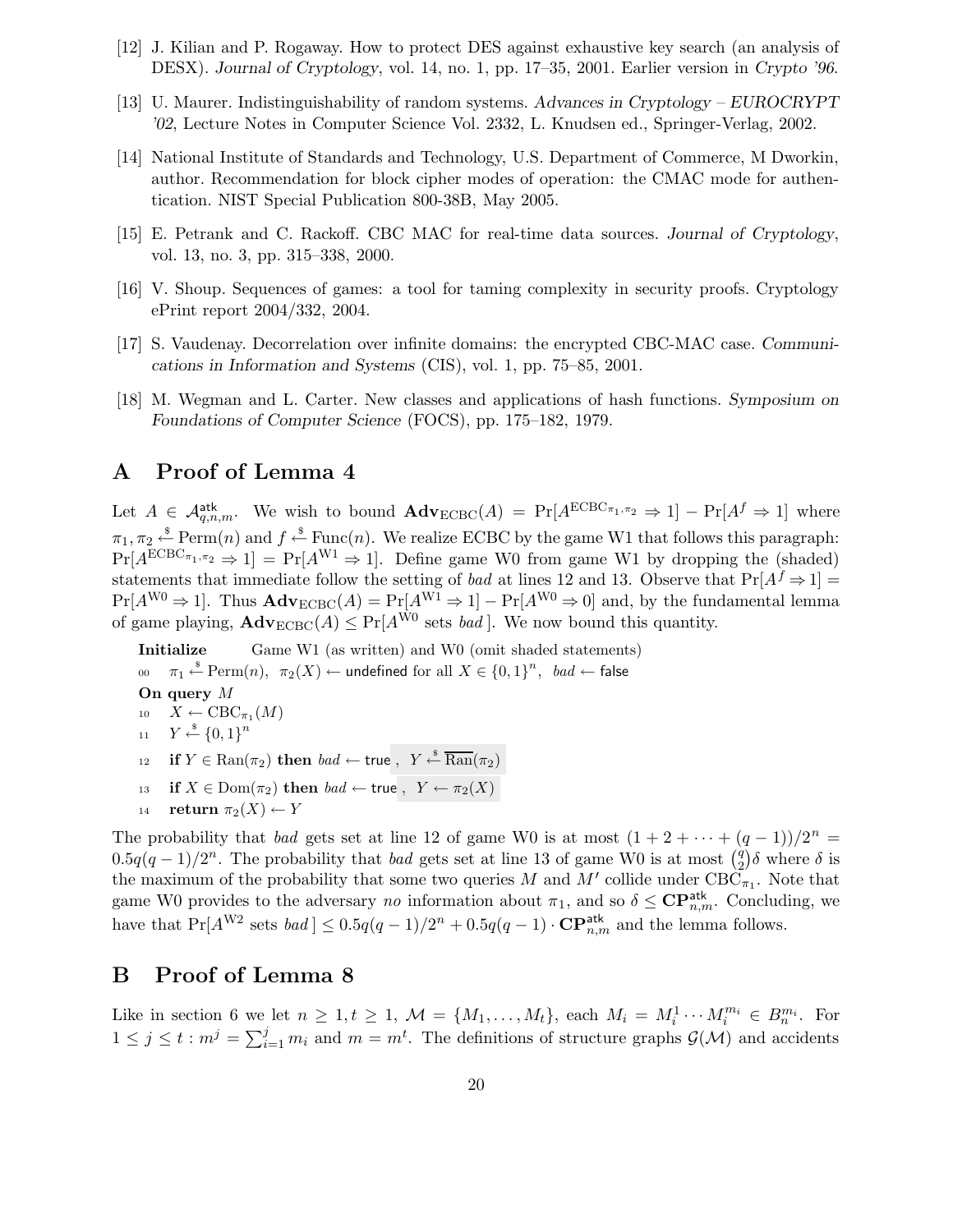

Figure 9: A structure graph  $H \in \mathcal{G}(M_1||M_2 \cdots M_6, M_7||M_8)$  and the corresponding H (the second message  $M_7||M_8$  is drawn by the dotted line). To illustrate the proof of the lemma, note that here we have  $I_H =$  $\{0, 1, 2, 4, 5\}$  and  $\text{CoCo}(\hat{H}) = 3$ . Those components are given by the subgraphs induced by the vertex sets  ${V_0^h}$ ,  ${V_0^l}$ ,  $V_1^h$ ,  $V_2^l$ ,  $V_5^h$ ,  $V_4^l$ } and  ${V_1^l}$ ,  $V_2^h$ ,  $V_5^l$ ,  $V_4^h$ }. Let  $P_1$  and  $P_2$  denote the latter two components respectively, then  $I_1 = \{0, 2, 4\}, I_2 = \{1, 5\}$  and  $I_1^{\text{-}} = \{2, 4\}, I_2^{\text{-}} = \{5\}$ , so  $I^{\text{-}} = \{2, 4, 5\}$ . For example in step  $5 \in I^-$  (indicated by the think line) the value  $C_5$  (corresponding to the vertex  $V_5^l$ ) is revealed to us, and there is only one possibility for  $C_5$  to stay consistent with H (i.e. it must satisfy  $C_1 \oplus M_4 = C_5 \oplus M_6$ ).

acc are in section 6.

We need some new definitions for this section. From  $G \in \mathcal{G}(\mathcal{M})$  we get the *undirected* bipartite graph  $\widehat{G}$  by splitting each  $i \in V(G)$  into two vertices  $V_i^l$  and  $V_i^h$  such that the vertex  $V_i^l$  keeps the outgoing edges and  $V_i^h$  keeps the ingoing edges (cf. figure B). So the directed edge  $(V_i, V_j) \in E(G)$ maps to the undirected edge  $(V_i^l, V_j^h) \in E(\widehat{G})$ .

For a graph G we denote with  $CoCo(G)$  the number of connected components of G. The number of accidents of a graph  $G \in \mathcal{G}(\mathcal{M})$ , denoted acc $(G)$ , is

$$
\operatorname{acc}(G) = |V(G)| - \operatorname{CoCo}(G) + 1 \tag{13}
$$

We'll later show that this is indeed the number of accidens i.e.

**Claim 21** For any  $G \in \mathcal{G}(\mathcal{M})$ , acc as defined above and Acc as defined in eq.(5)

$$
\mathsf{acc}(G) = |\mathsf{Acc}(G)|
$$

With the above Claim we can state Lemma 8 as

$$
\Pr[G \stackrel{\$}{\leftarrow} \mathcal{G}(\mathcal{M}): G = H] \le (2^n - m)^{-\text{acc}(H)} \tag{14}
$$

**Proof of Lemma 8:** Let  $V^l = \{V_i^l : i \in I_H\}$  and  $V^h = \{V_i^h : i \in I_H\}$  denote the two partitions of the bipartite graph  $H$ .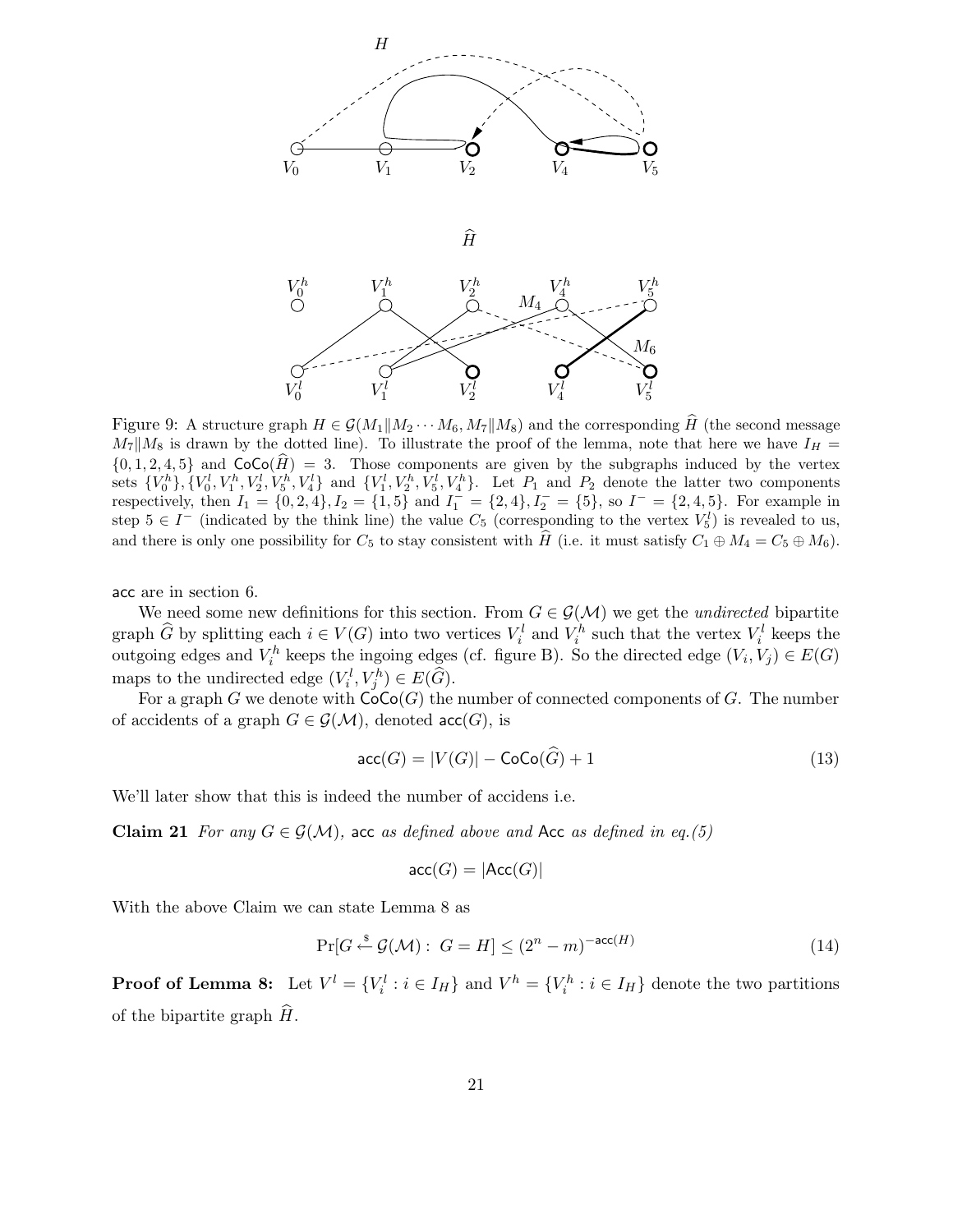The vertex  $V_0 \in V(H)$  is somewhat special, and we must consider the two cases where  $\text{in}_H(V_0)$ , the indegree of  $V_0$ , is 0 and when it is > 0 separately. We first prove the case where  $\ln H(V_0) = 0$ . At the end of the proof we will describe how to adapt the proof for H's where  $\ln H(V_0) > 0$ .

Let  $c = \text{CoCo}(\widehat{H})-1$  and  $P_1, \ldots, P_c$  denote the connected components of  $\widehat{H}$  without the component build by the isolated vertex  $V_0^h$  ( $V_0^h$  is isolated as  $\ln_H(V_0) = 0$ ). Let  $I_i = \{j : V_j^l \in P_i\}$  (so the  $I_1, \ldots, I_c$  are a partition of  $I_H$ ) and  $I_i^- = I_i \setminus \min\{i, i \in I_i\}.$ 

We now upper bound the probability that  $Pr[G \stackrel{\$}{\leftarrow} \mathcal{G}(\mathcal{M}) : G = H]$ , or equivalently  $Pr[\pi \stackrel{\$}{\leftarrow} Perm(n) : G_{\pi}^{\mathcal{M}} =$ *H*] which again is equivalent to  $Pr[\pi \stackrel{\text{s}}{\leftarrow} Perm(n): \hat{G}_{\pi}^M = \hat{H}].$ 

Assume a  $\pi \stackrel{\$}{\leftarrow} \text{Perm}(n)$  is sampled (but not shown to us). Now in m steps the values  $C_1, \ldots, C_m$ are revealed to us, we say that we are consistent after step  $i$  if

$$
\Pr[\widehat{G}_{\pi}^{\mathcal{M}} = \widehat{H}|C_0, \dots, C_i] > 0
$$

i.e. given the values  $C_0, \ldots, C_i$  there is a non-zero probability that finally  $\widehat{G}_{\pi}^{M_1,\ldots,M_t} = \widehat{H}$ .

Now we claim the following, for each  $i \in I^-$  the following is true: the probability that we are consistent after step i, conditioned on being consistent after step  $i-1$ , is at most  $(2<sup>n</sup> - m)<sup>-1</sup>$ . The lemma then follows as

$$
|I^{-}| = |I_{1}^{-} \cup \dots \cup I_{c}^{-}| = |I_{H}| - c = |V(H)| - (\text{CoCo}(\widehat{H}) - 1) = \text{acc}(H). \tag{15}
$$

We prove the above claim. Consider any  $i \in I_j^- \subseteq I^-$  and  $C_0, \ldots, C_{i-1}$  which are consistent with  $\widehat{H}$ . Assume that  $\pi$  is indeed such that  $\widehat{G}_{\pi}^{\mathcal{M}} = \widehat{H}$ , then  $\widehat{G}_{\pi}^{\mathcal{M}}$  has a connected component  $P_j$  like  $\widehat{H}$ . In step i at least one  $C_k$  where  $k \in I_j$  (namely  $\{k\} = I_j \setminus I_j^-$ ) is already determined, and this  $C_k$  uniquely determines all other  $C_x$  where  $x \in I_i$  (and in particular  $i = x$ ). So we know the value  $C_i = \pi(C'_{i-1} \oplus M_i)$  which will be exposed to us in this *i*th step, let X denote this value. But without the assumption that  $\widehat{G}_{\pi}^{\mathcal{M}} = \widehat{H}$  we have two possibilities

- 1. If  $C'_{i-1}\oplus M_i = C'_{j-1}\oplus M_j$  for some  $j < i$  then also  $C_i = C_j$ . But this means that  $[i]_{\widehat{G}_\pi^{\mathcal{M}}} = [j]_{\widehat{G}_\pi^{\mathcal{M}}}$ but as as  $i \in I_H$  we have  $[i]_H = i > j \geq [j]_H$  and thus  $\widehat{G}_\pi^{\mathcal{M}} \neq \widehat{H}$ .
- 2. If for all  $j < i$  we have  $C'_{i-1} \oplus M_i \neq C'_{j-1} \oplus M_j$  then the value  $\pi(C'_{i-1} \oplus M_i)$  is just uniformly random over  $\{0,1\}^n \setminus \{C_1,\ldots,C_{i-1}\}$ , and the probability that  $C_i = \pi(C'_{i-1} \oplus M_i) = X$ , which as we just showed is the only possibility not to become inconsistent, is at most  $(2^{n} - i)^{-1}$ .

This concludes the proof for the case  $\ln H(V_0) = 0$ , we now describe how to adapt the proof for the case  $\text{in}_{H}(V_0) > 0$ . Now let  $c = \text{CoCo}(H)$  (not  $\text{CoCo}(H) - 1$  as before) and  $P_1, \ldots, P_c$  denote all the connected components of  $\widehat{H}$ . Let the  $I_i$ ,  $I_i^-$  and  $I^-$  be defined as before except that we add a value z to  $I^-$  where  $z = min\{j : j > 0, V_j = V_0\}$  is the first step in which we "come back" to the vertex  $V_0$  (note that (15), i.e.  $|I^-|$  =  $\operatorname{acc}(H)$ , is still satisfied). We now show that like for all other values in  $I^-$  also for z it is true that assuming that we are consistent after step  $z - 1$ , we will be consistent after step z (which holds iff  $\pi(C_{z-1}' \oplus M_z) = C_0 = 0^n$ ) with probability at most  $(2^n - z)^{-1}$ . The reason for this is that although after the step  $z - 1$  the vertex  $V_0$  (which has always the value  $C_0 = 0^n$ ) is already there, it has no ingoing edge, so  $\pi^{-1}(C_0)$  is not determined (i.e. it is uniformly random over  $\{0,1\}^n \setminus {\pi^{-1}(C_1), \ldots, \pi^{-1}(C_{z-1})\}$ , thus  $\Pr[\pi(C'_{z-1} \oplus M_z) = 0^n] < (2^n - z)^{-1}$ .

**Proof of Claim 21:** Recall that for  $G \in \mathcal{G}(\mathcal{M})$  we denote by  $G_i$  the subgraph of G containing the *i* first edges. We show  $\text{acc}(G) = |\text{Acc}(G)|$  by induction on *i* for  $\text{acc}(G_i) = |\text{Acc}(G_i)|$  (recall that  $G_m = G$ ). We leave it to the reader to verify the anchor  $\text{acc}(G_1) = |\text{Acc}(G_1)|$ . Now assume  $\textsf{acc}(G_{i-1}) = |\textsf{Acc}(G_{i-1})|$  and recall that  $\textsf{acc}(G_i) = |V(G_i)| - \textsf{CoCo}(G_i) + 1$ .